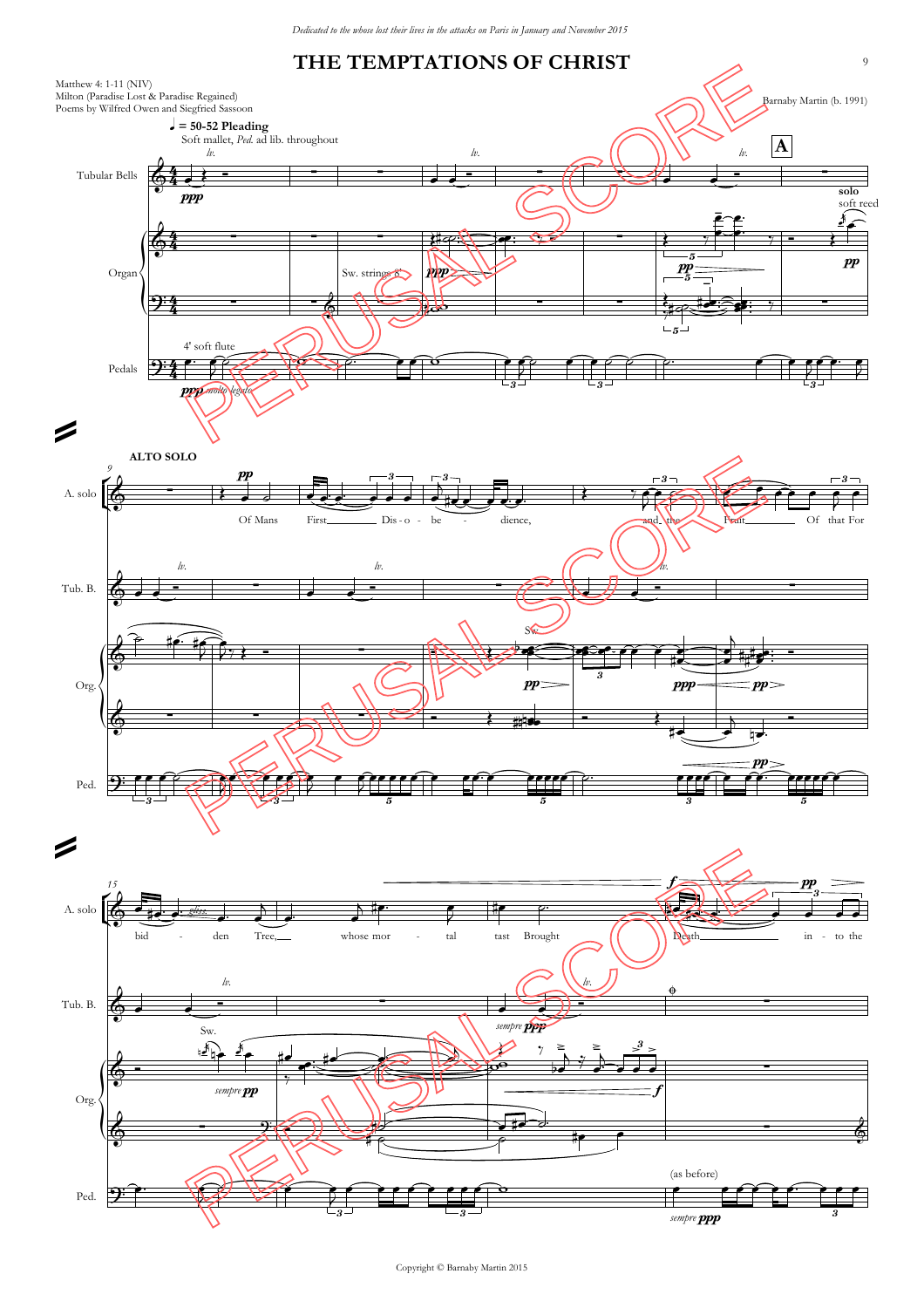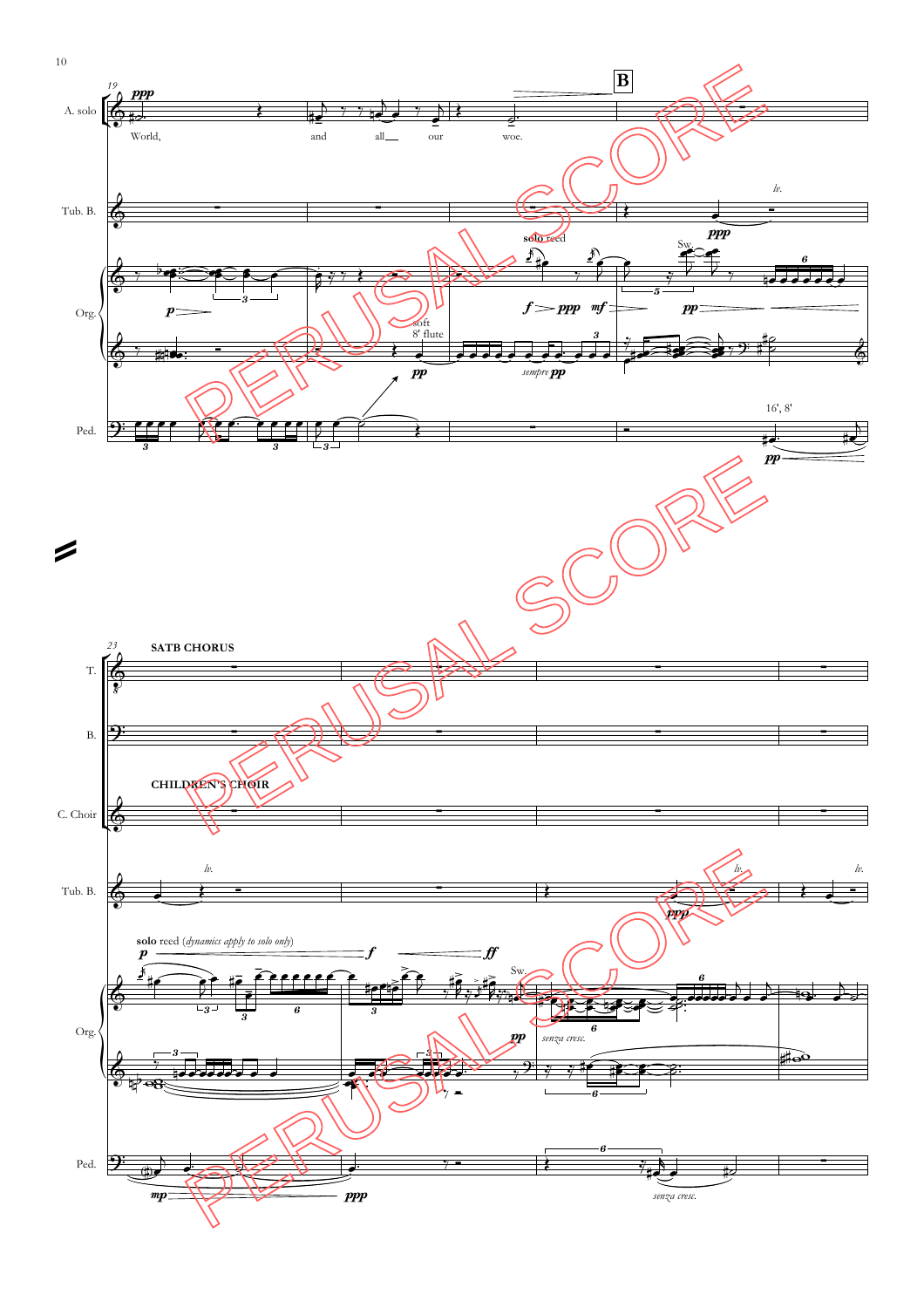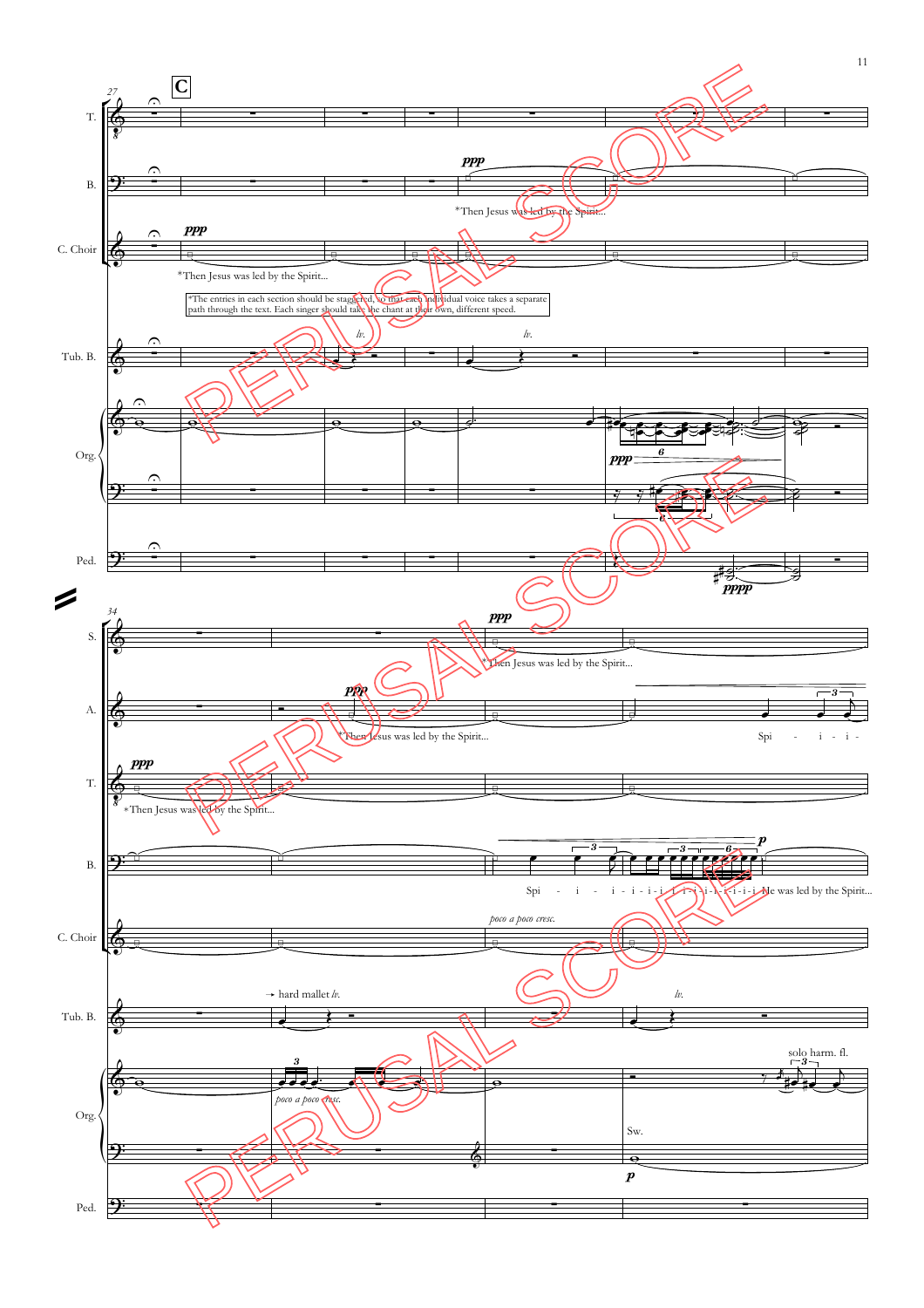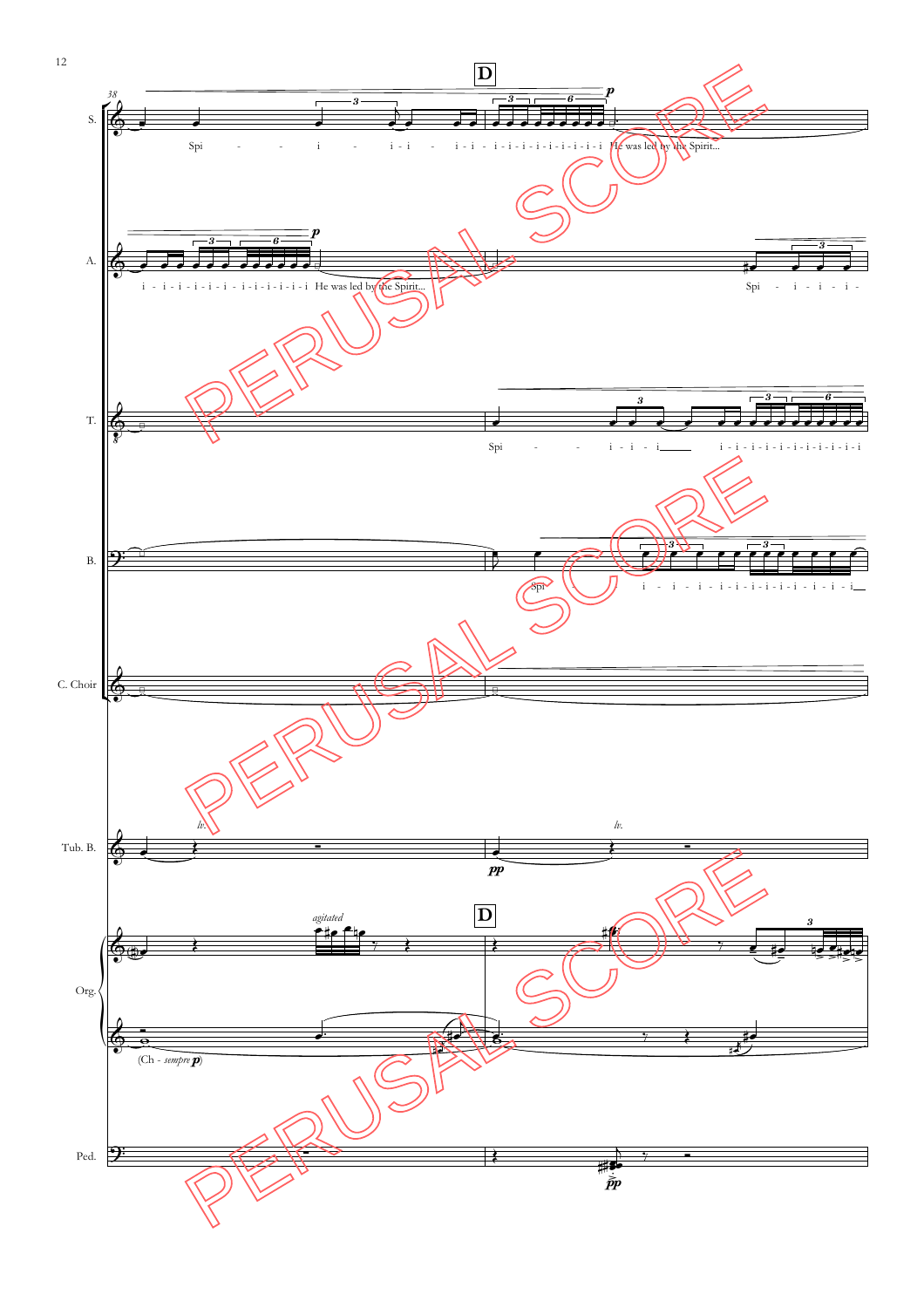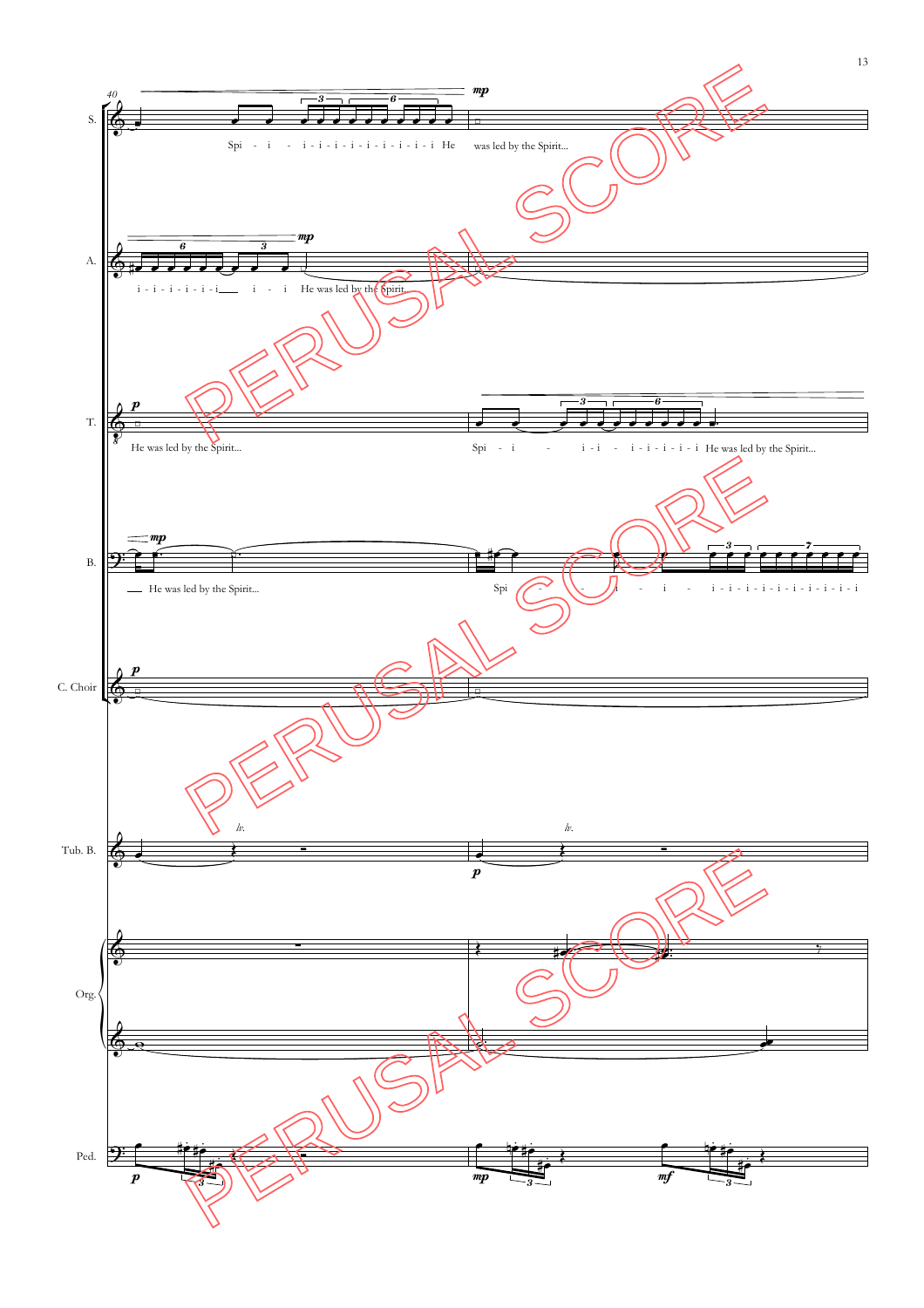

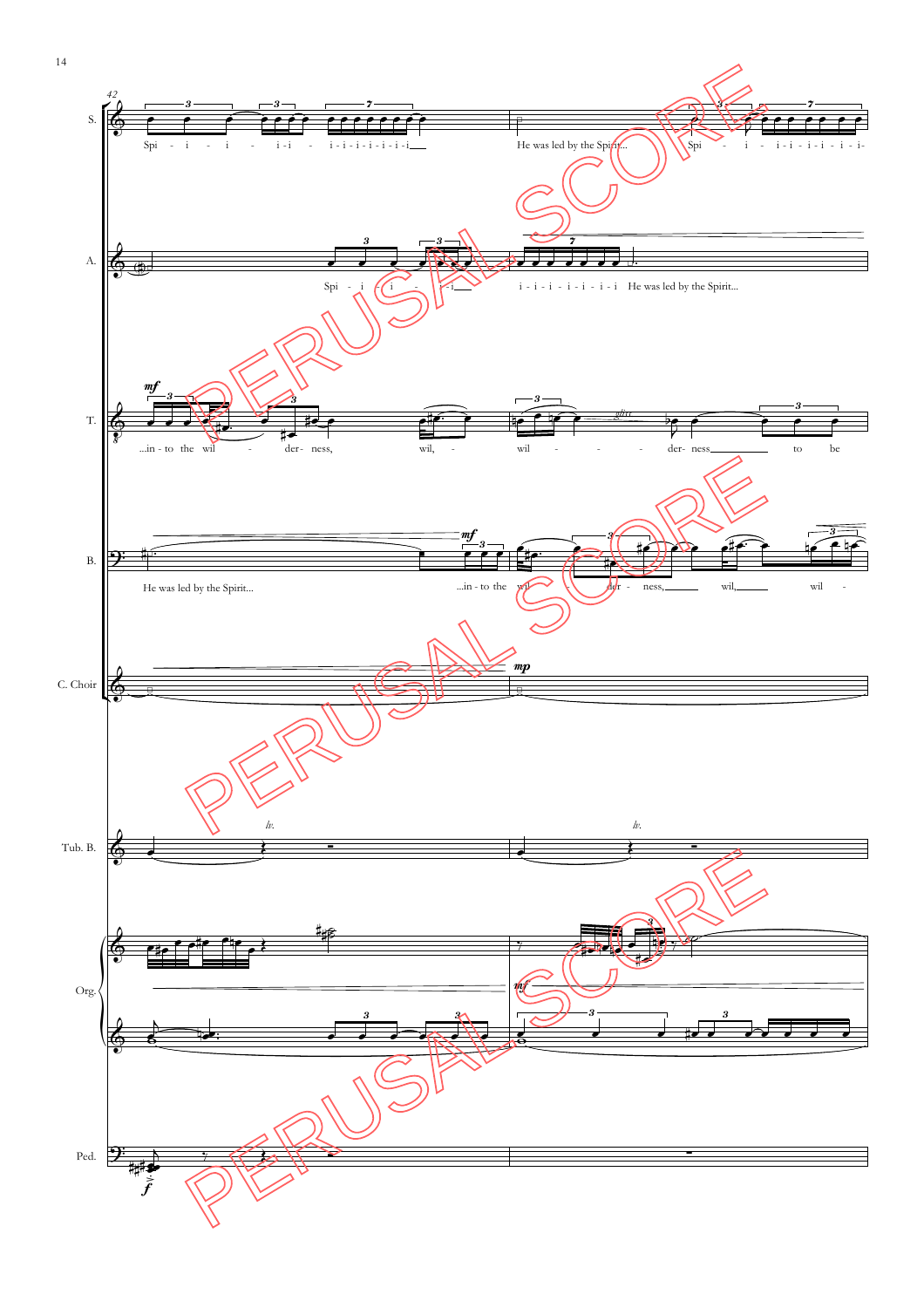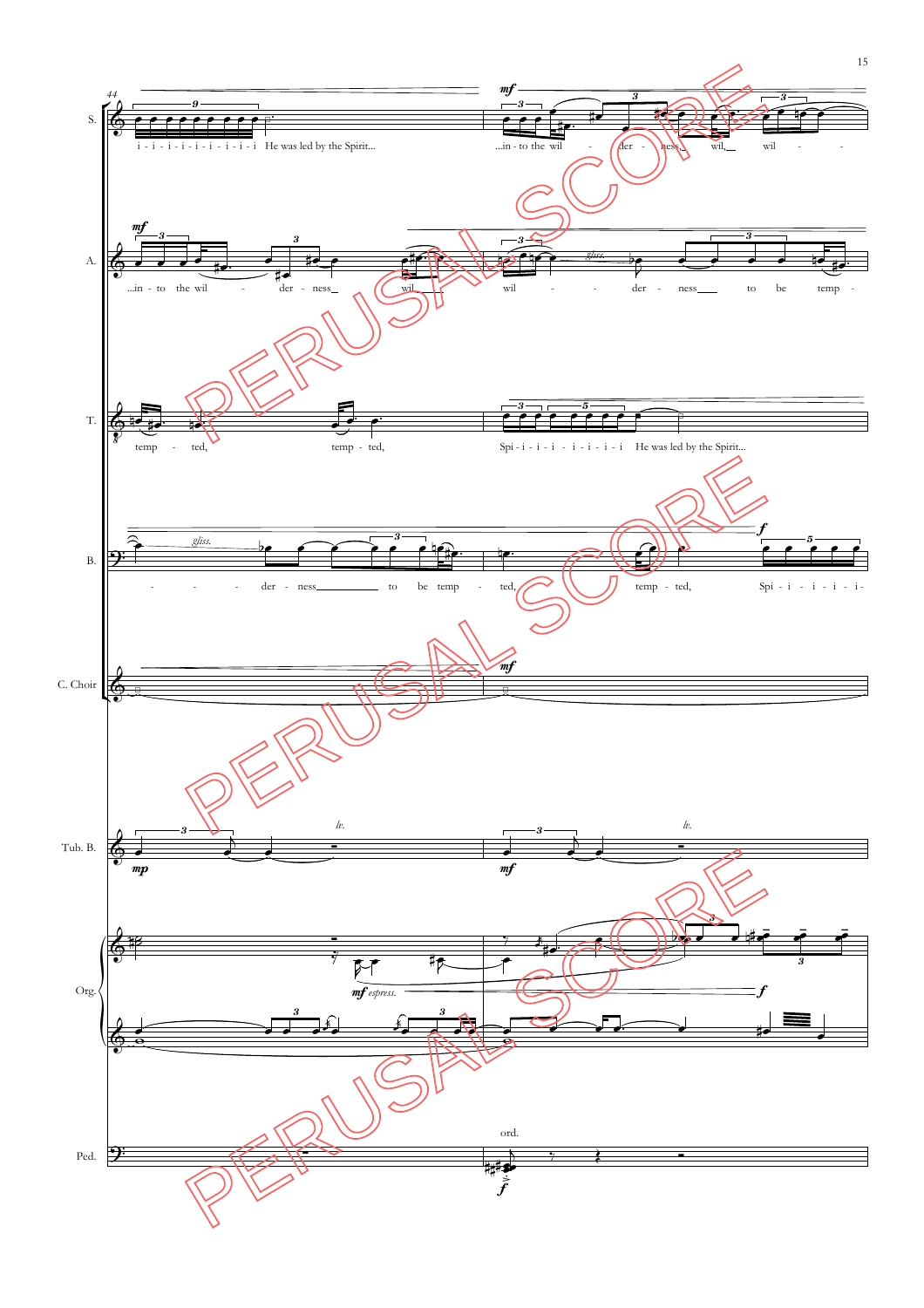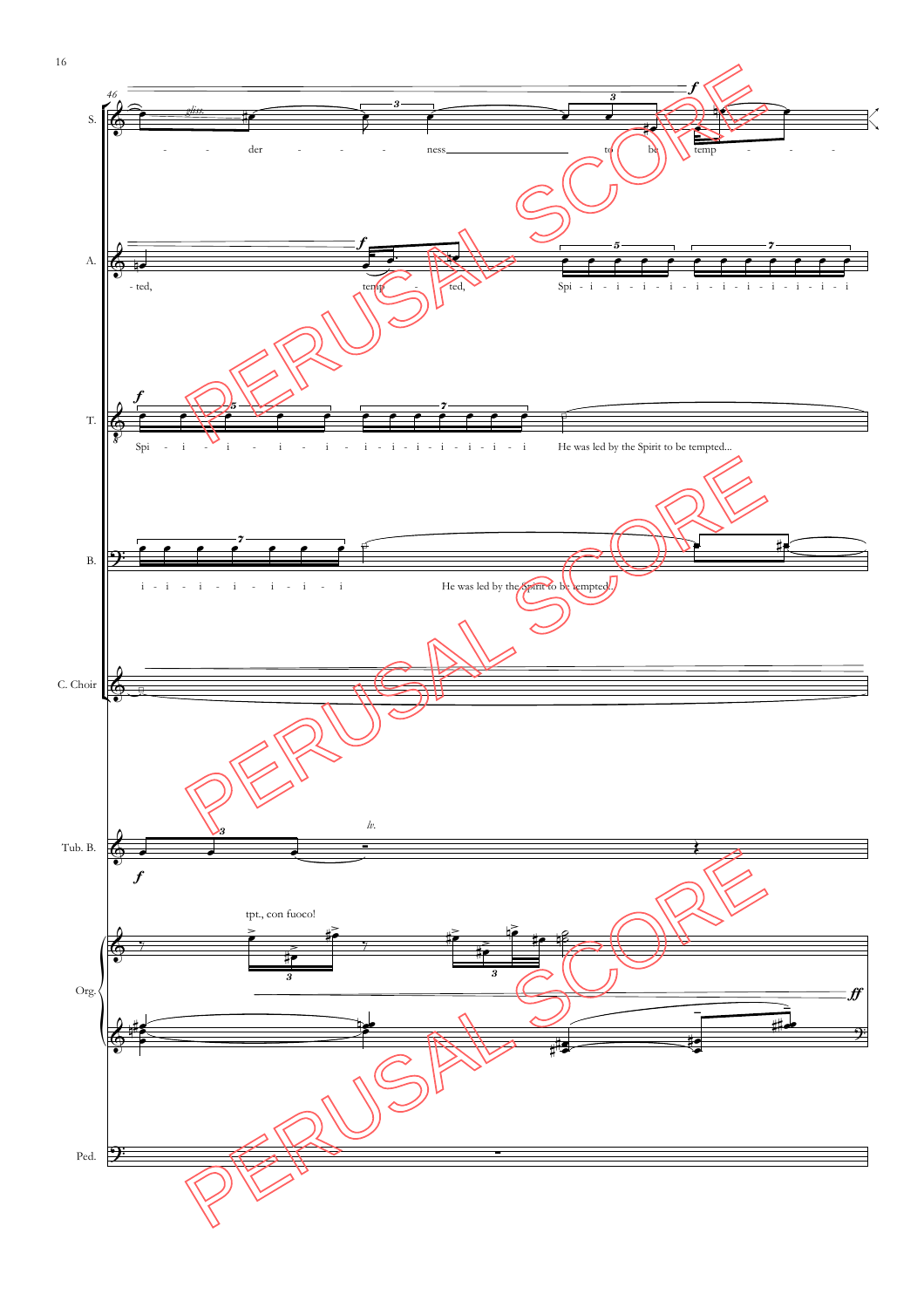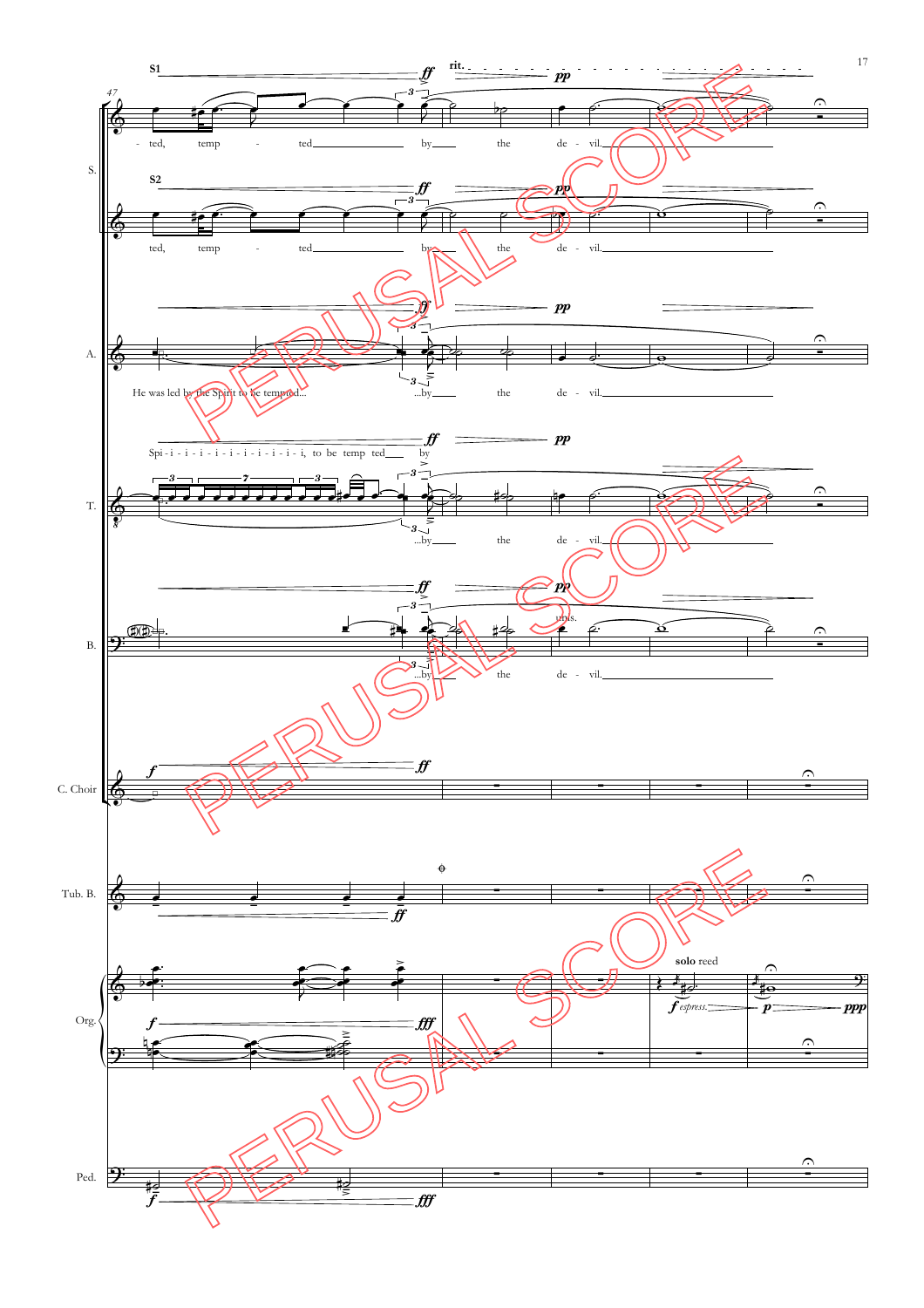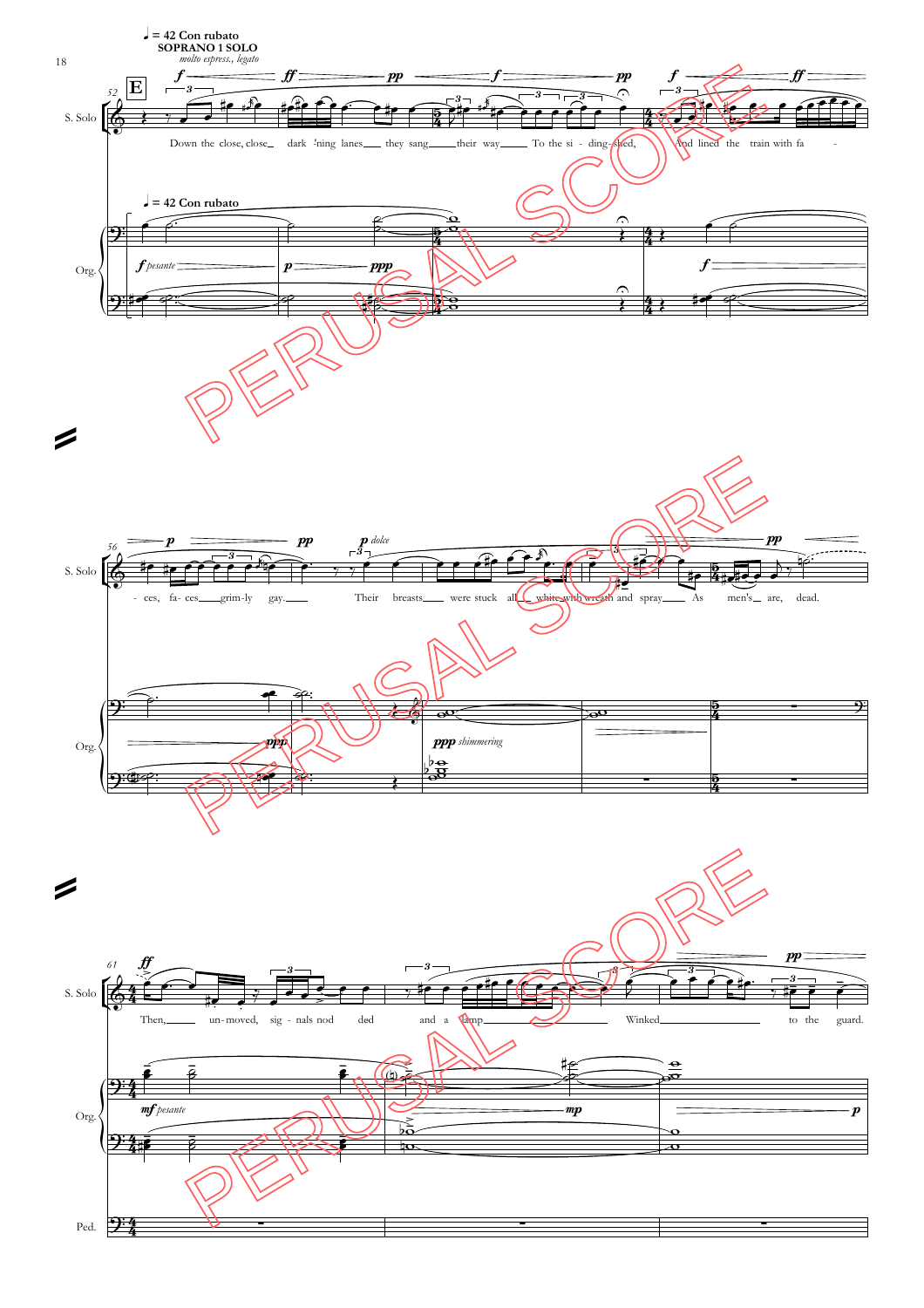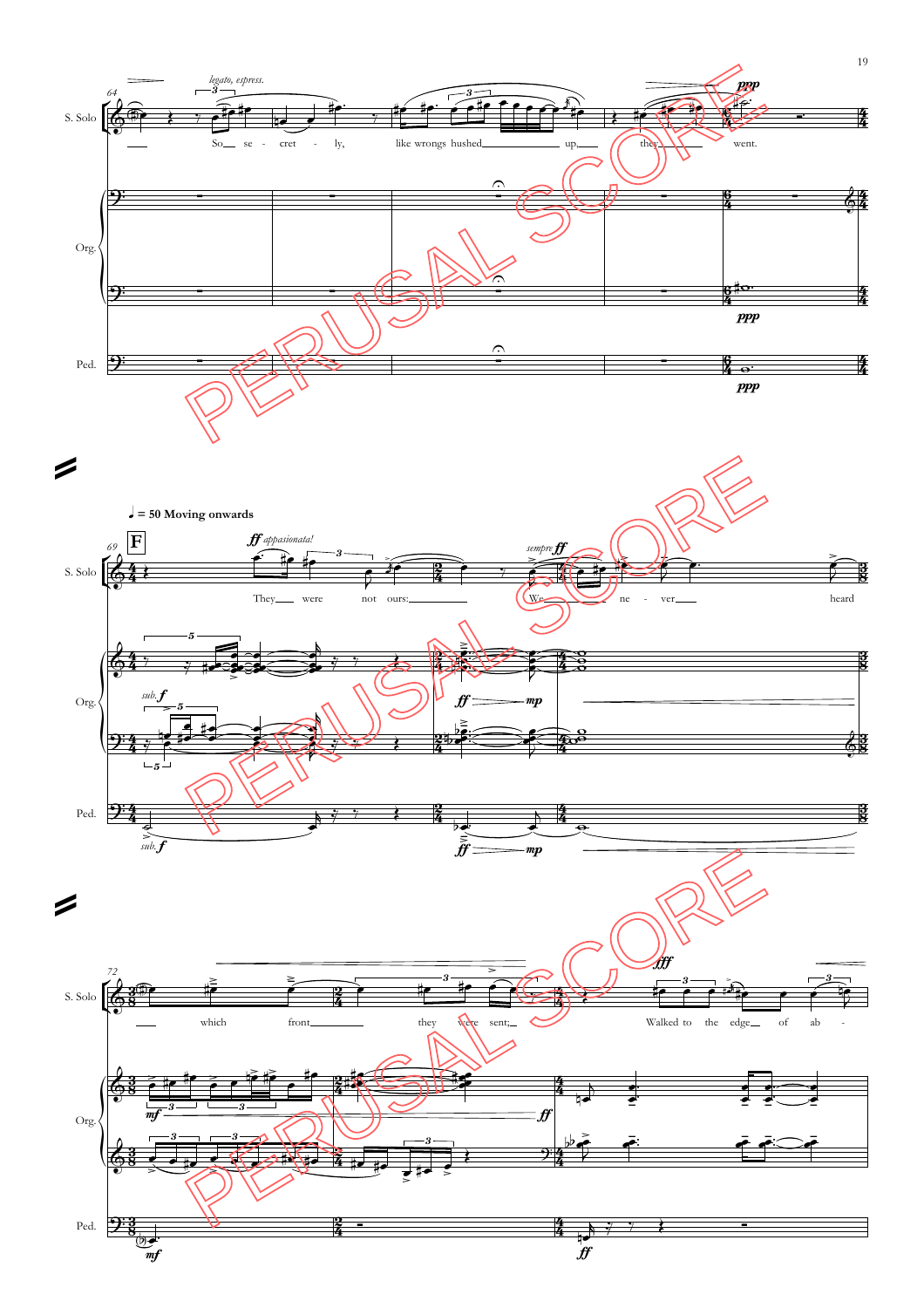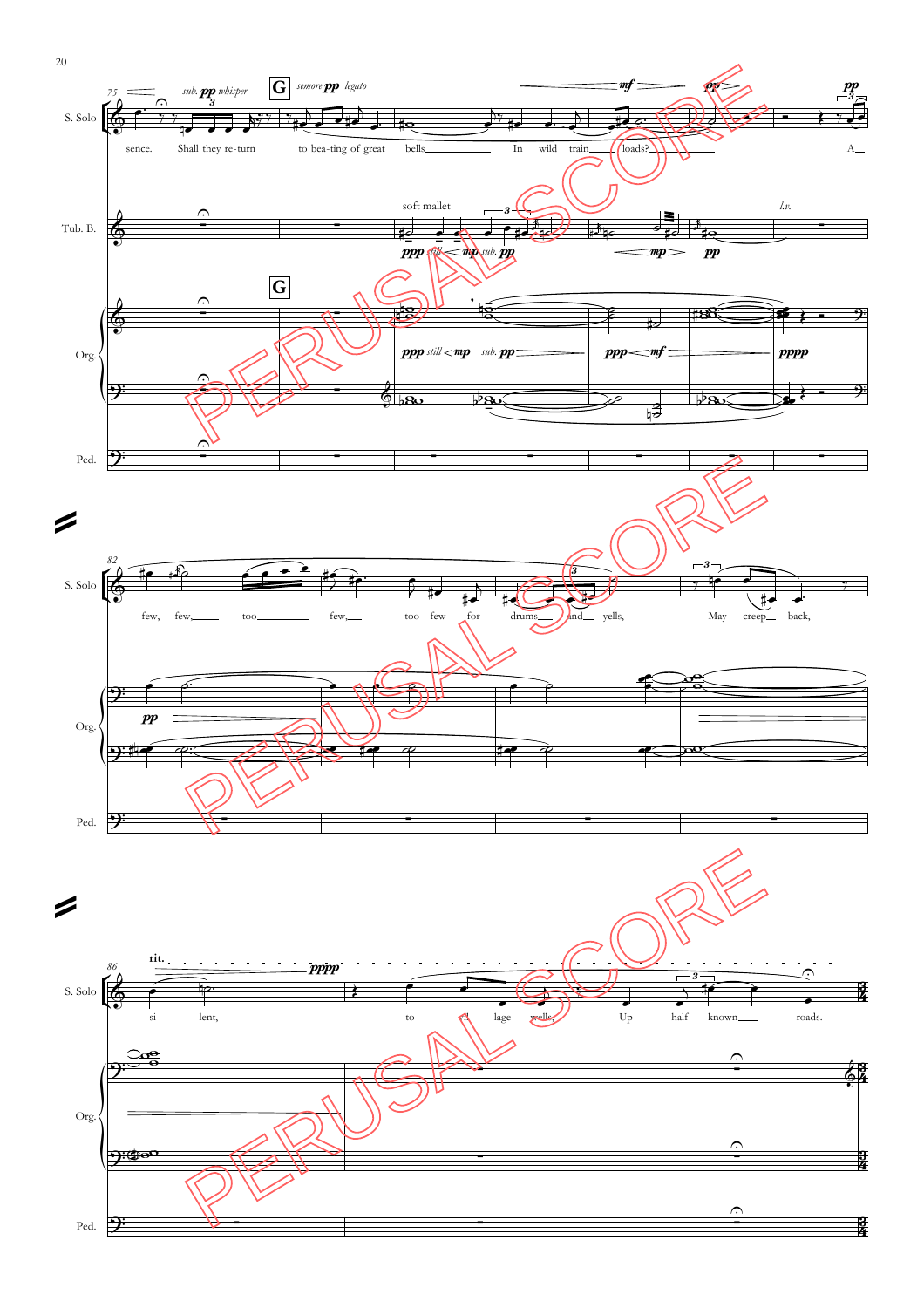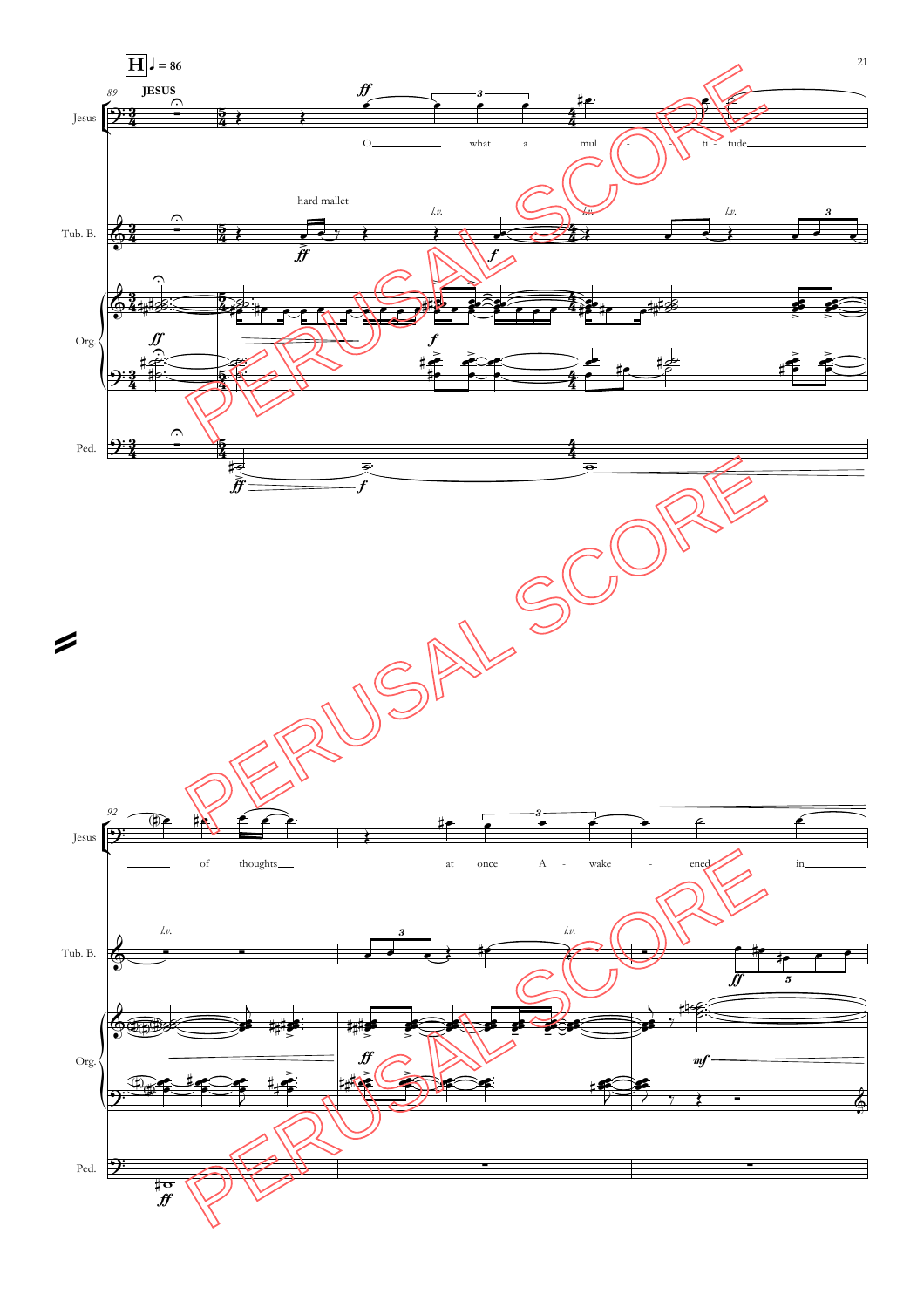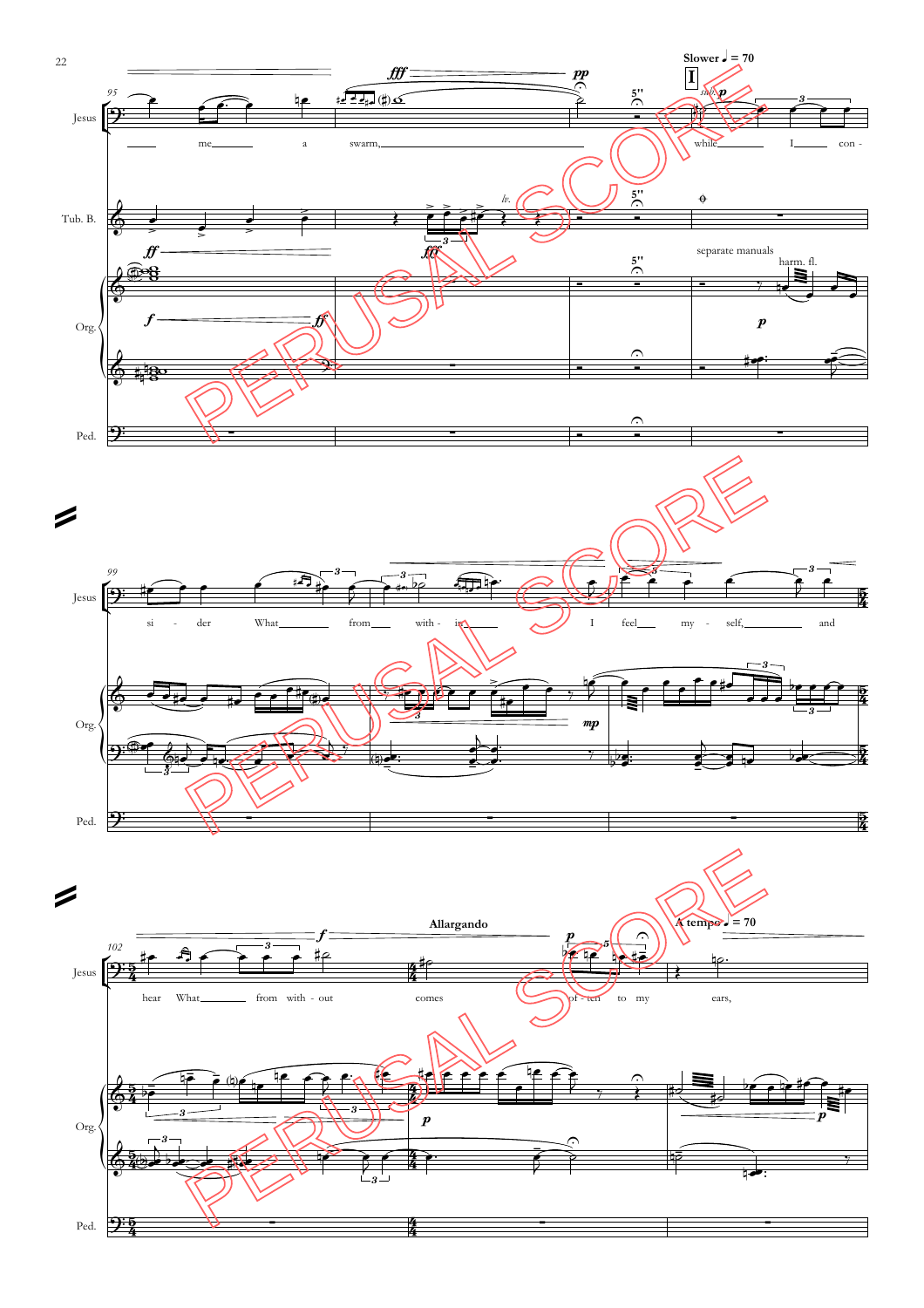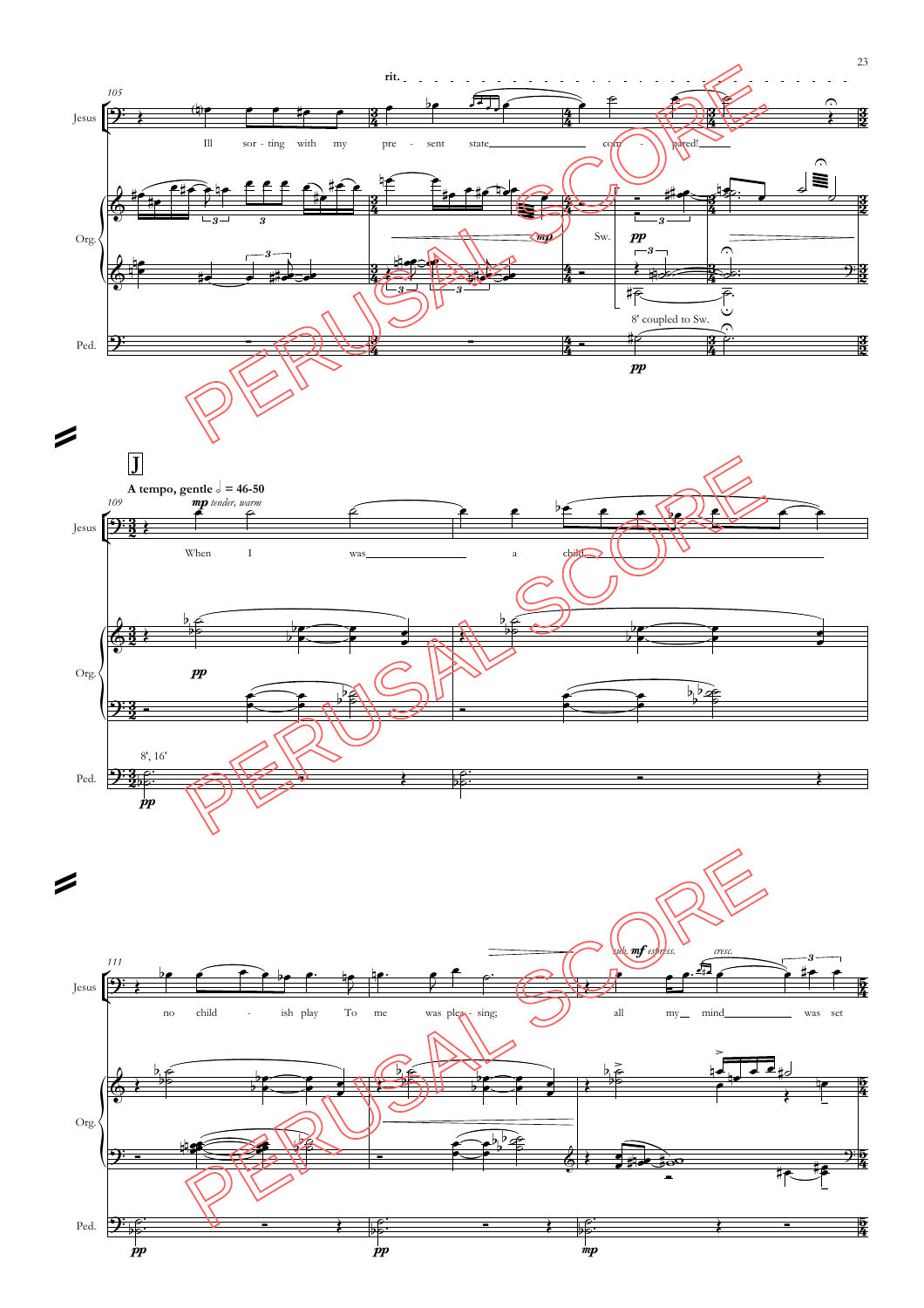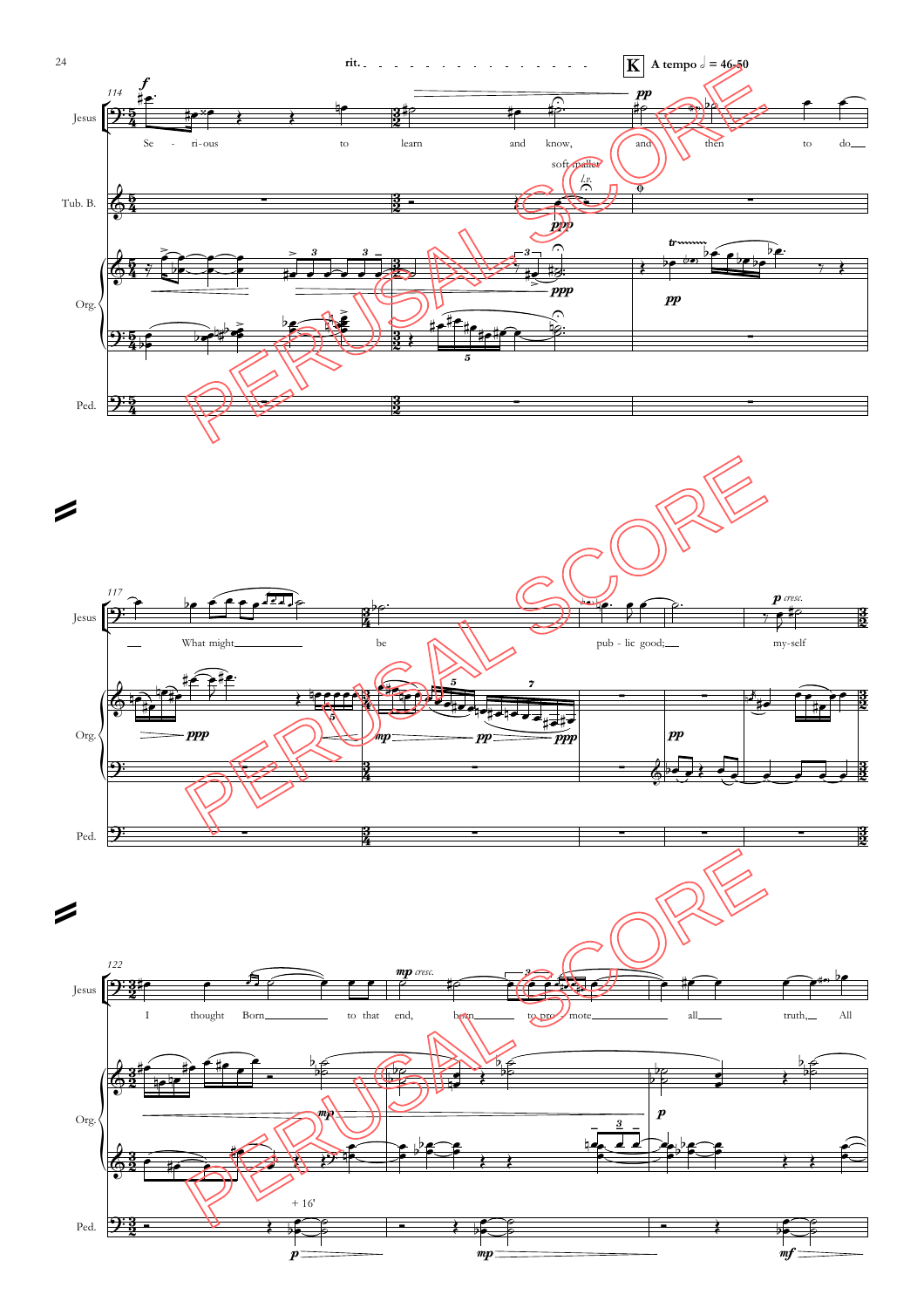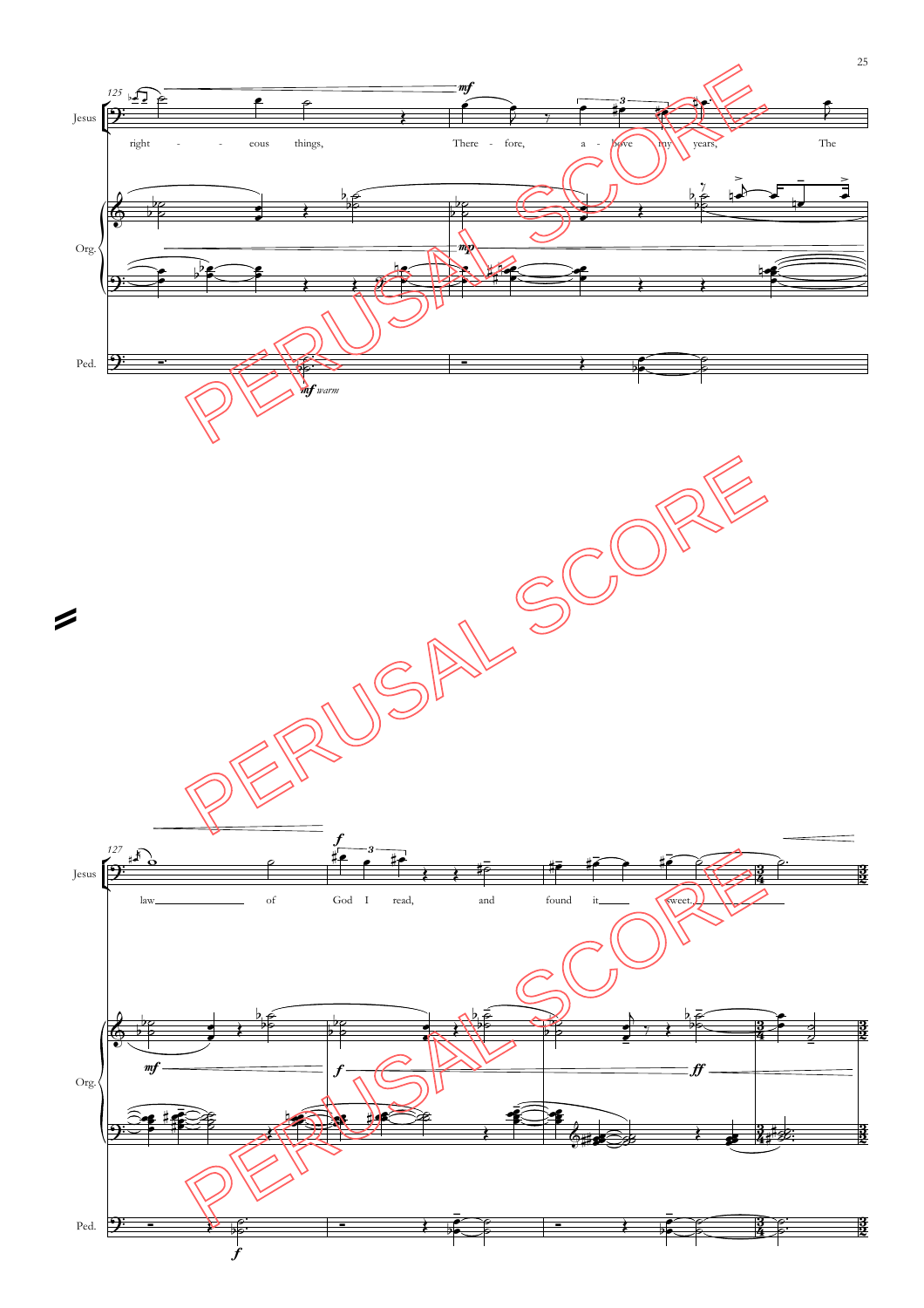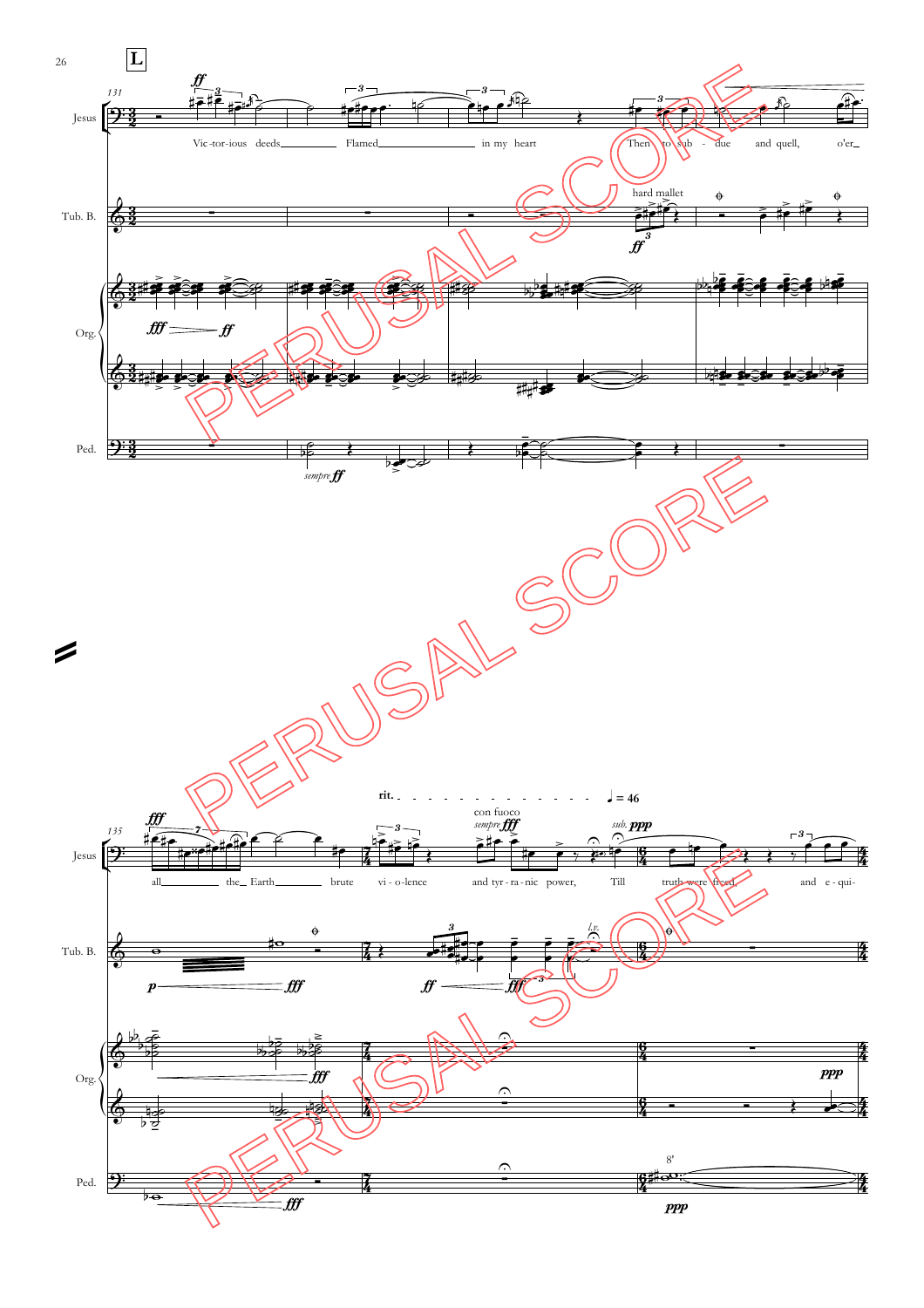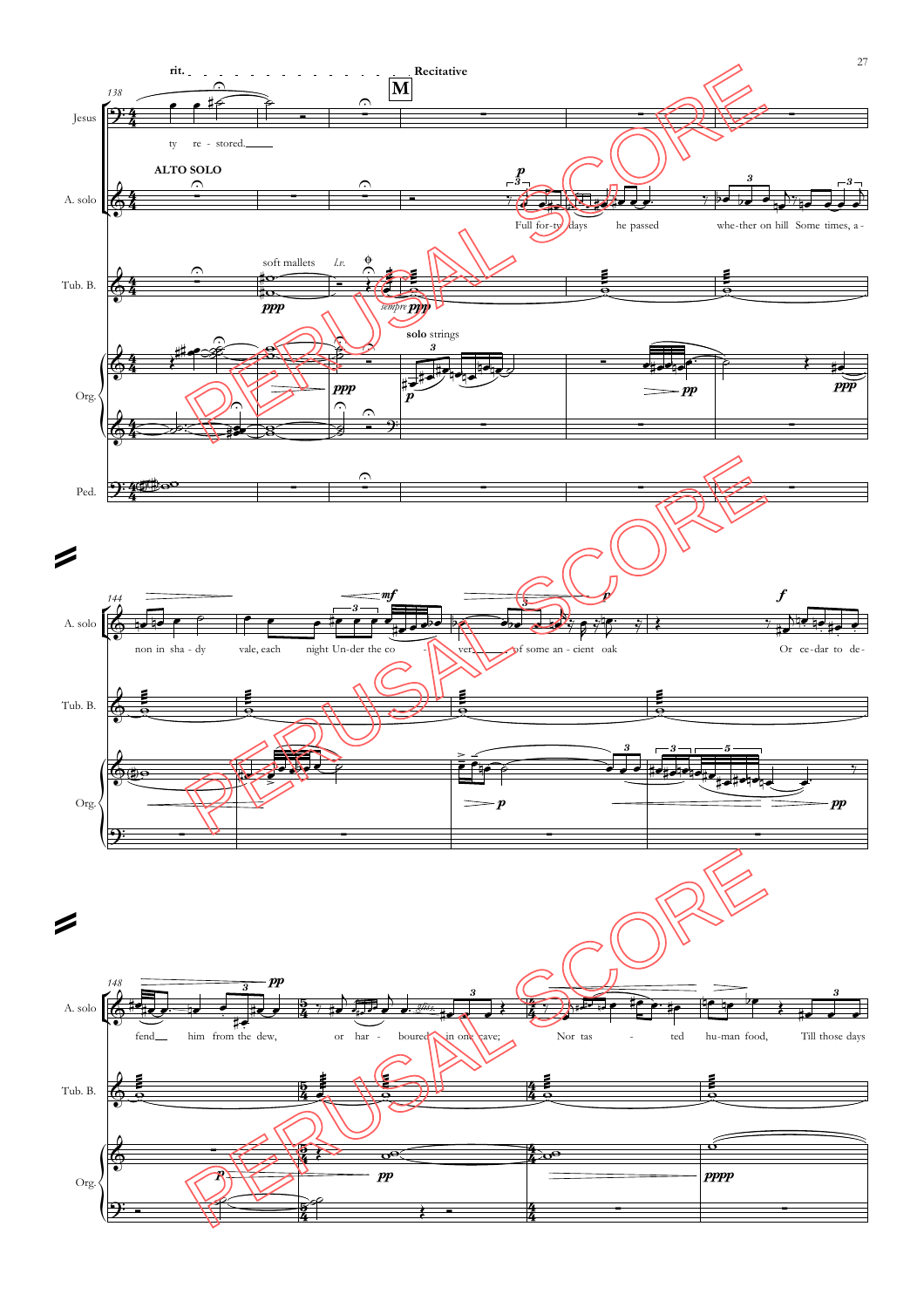

\* All glissandi to be sung independently, roughly following the undulations shown. Slight variations in pitch/rhythm are allowed.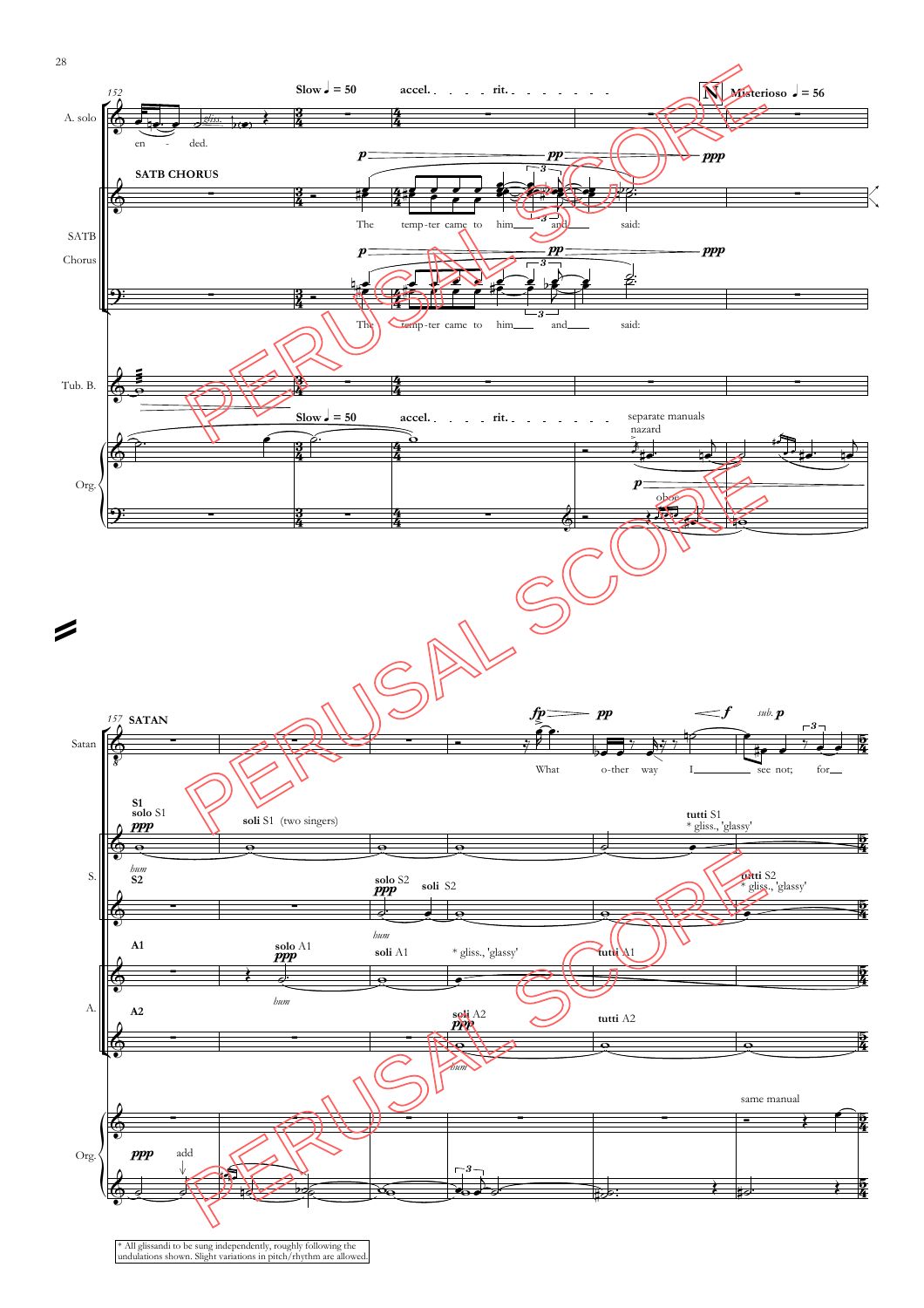

<sup>29</sup>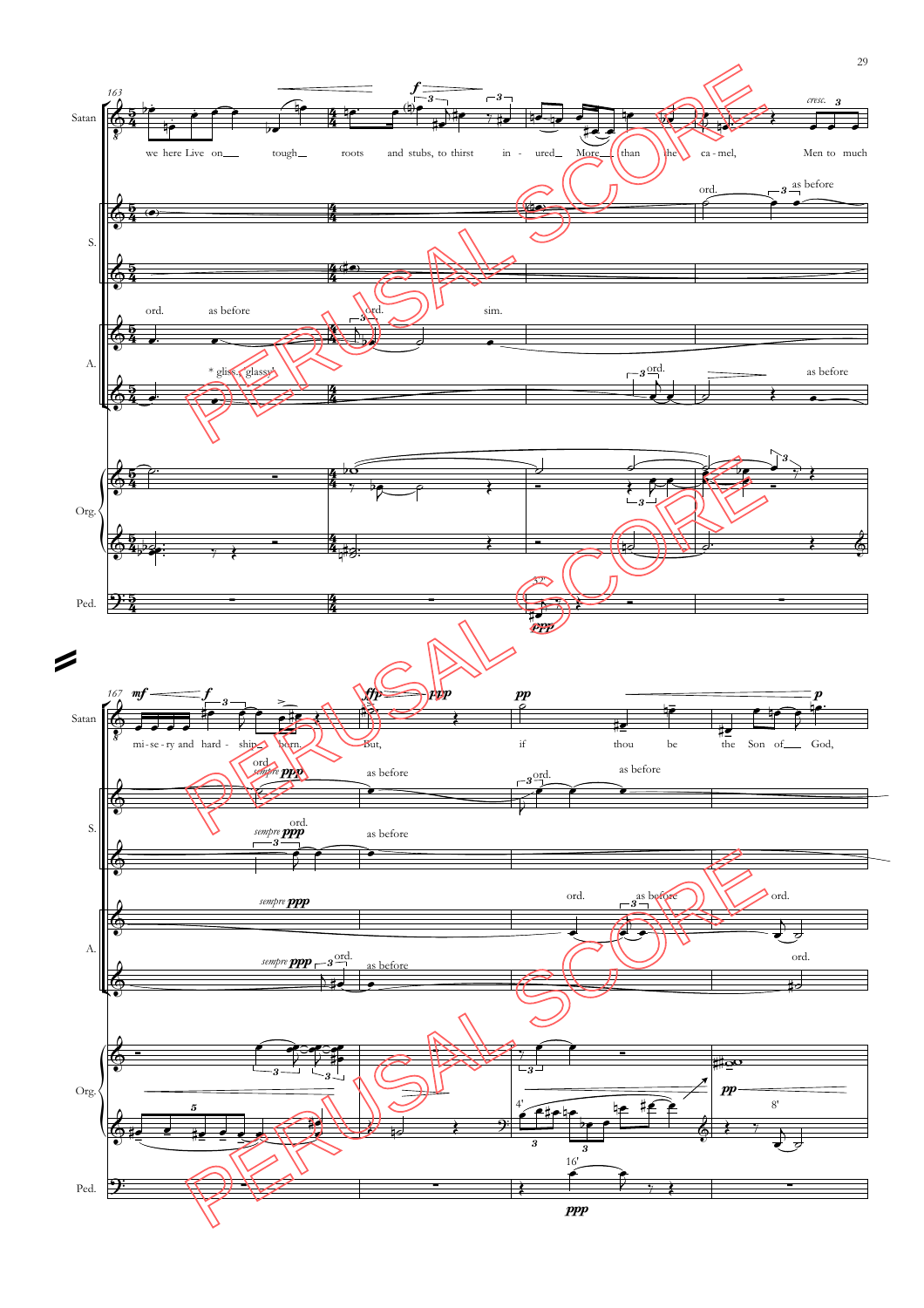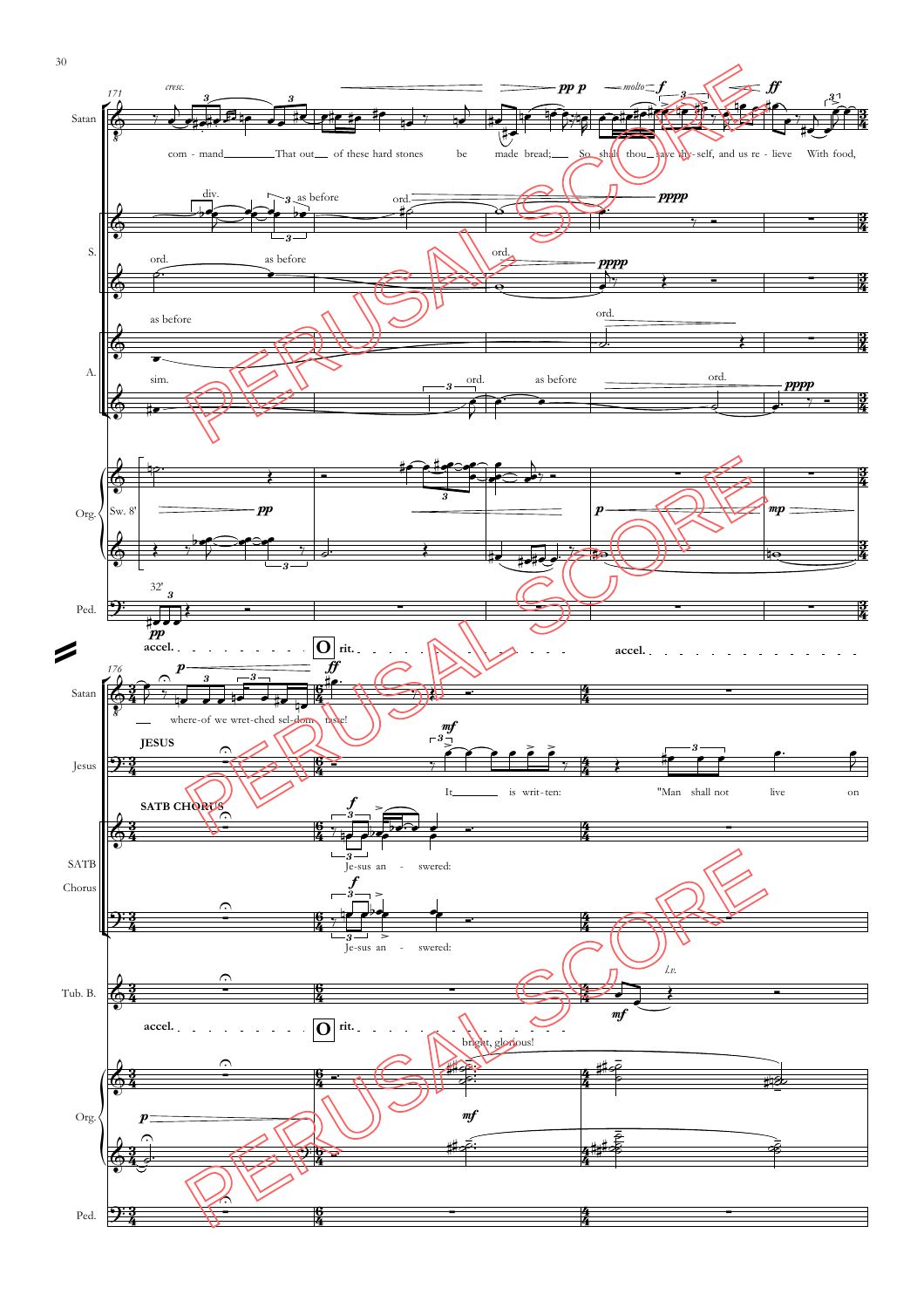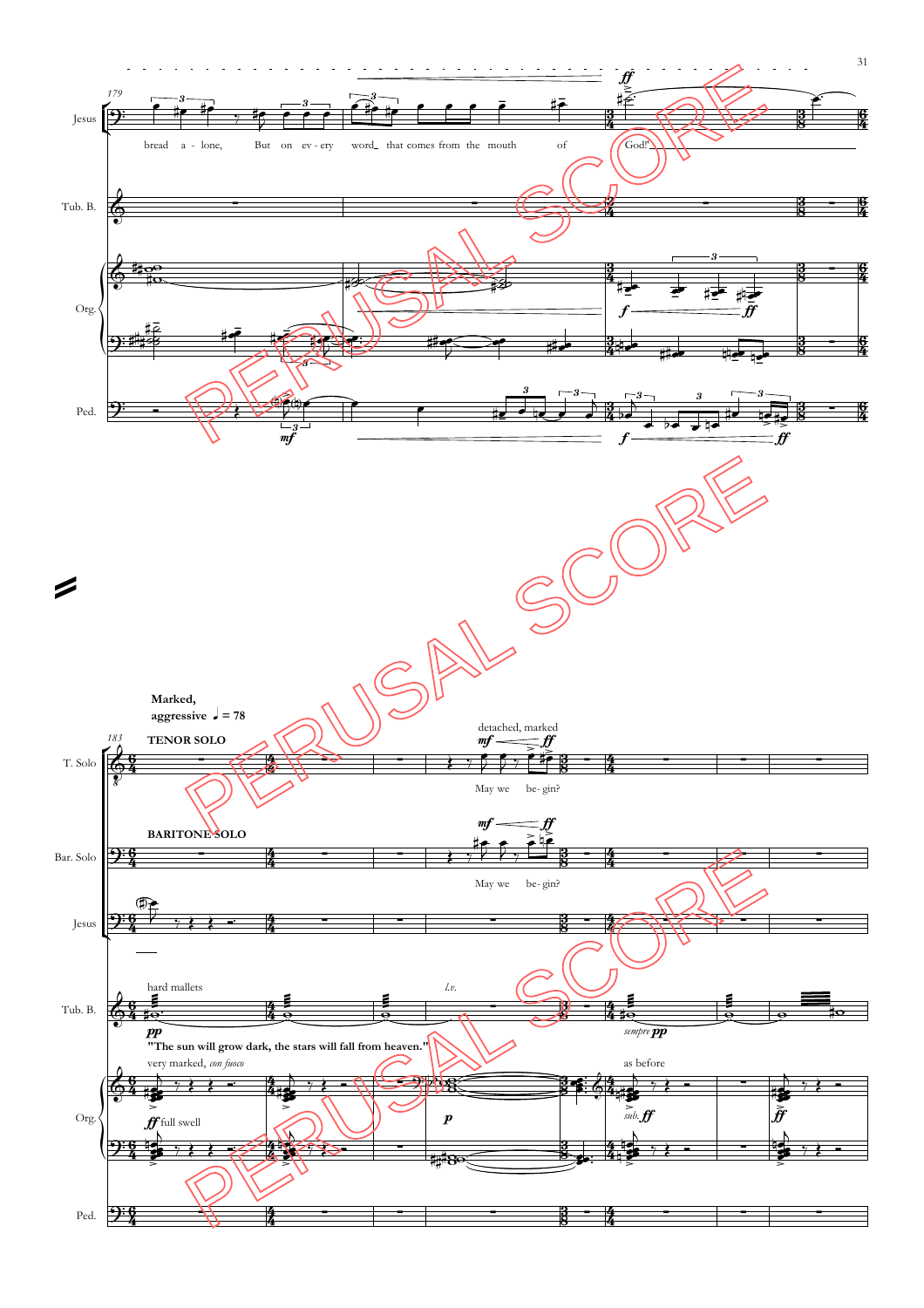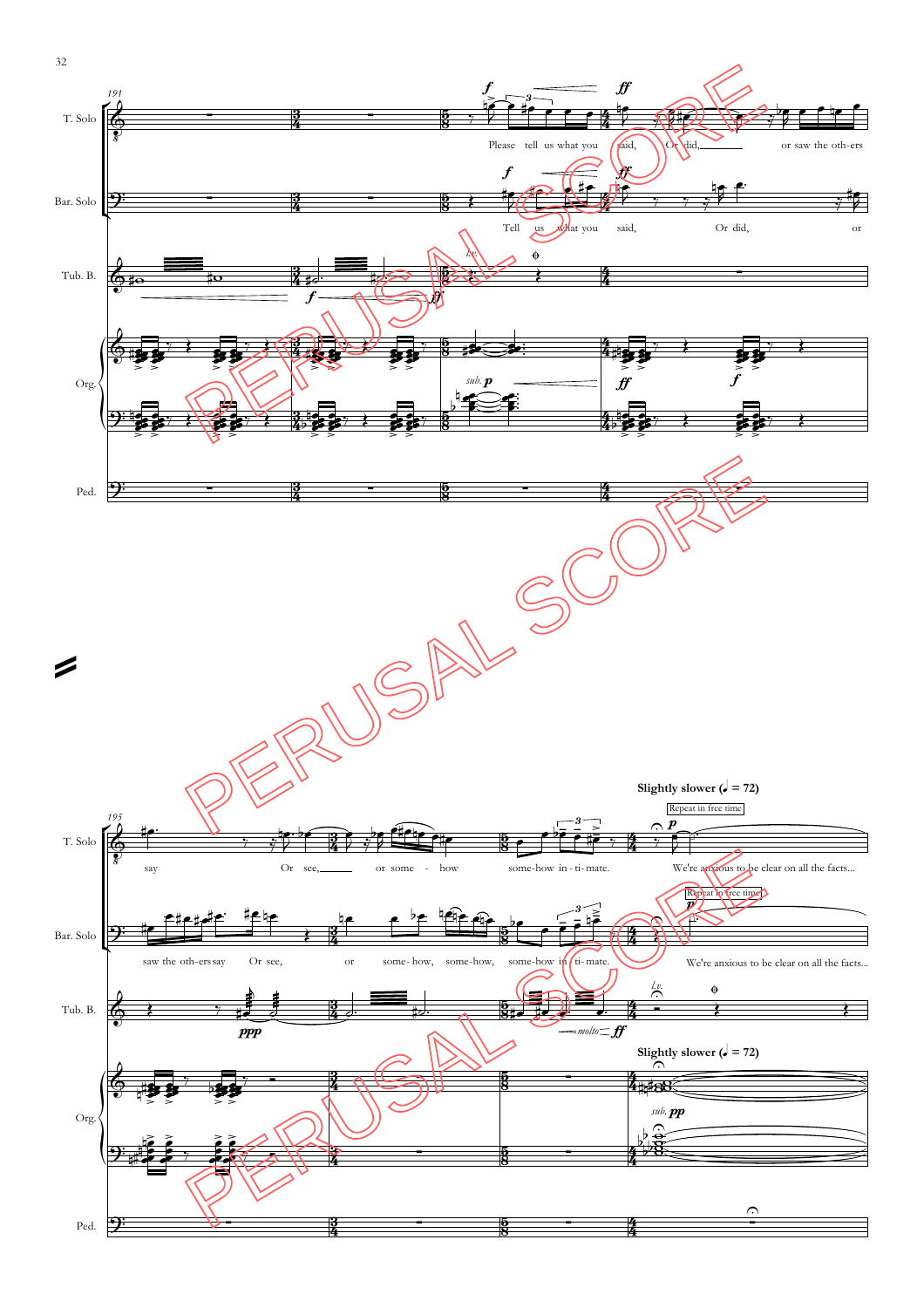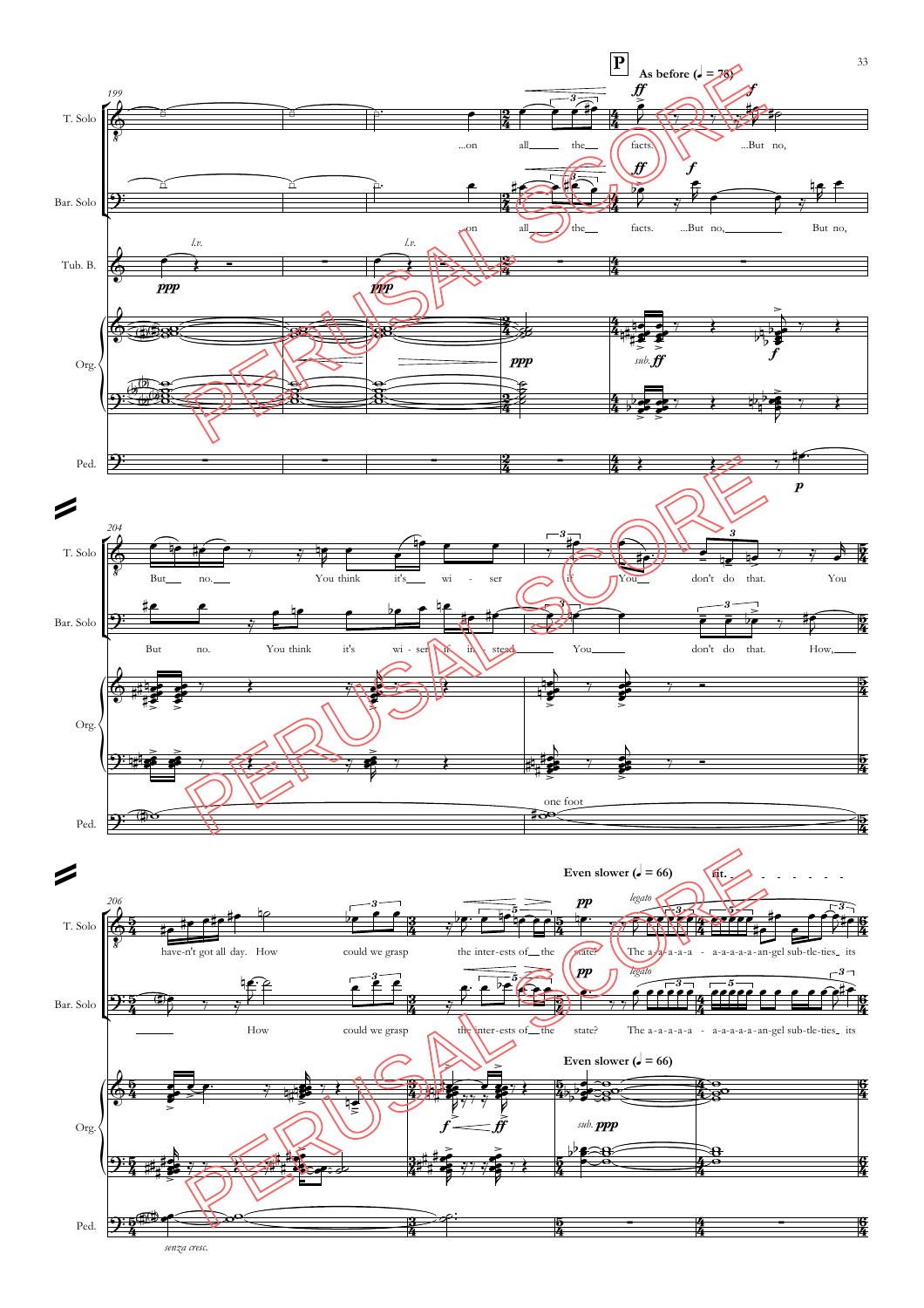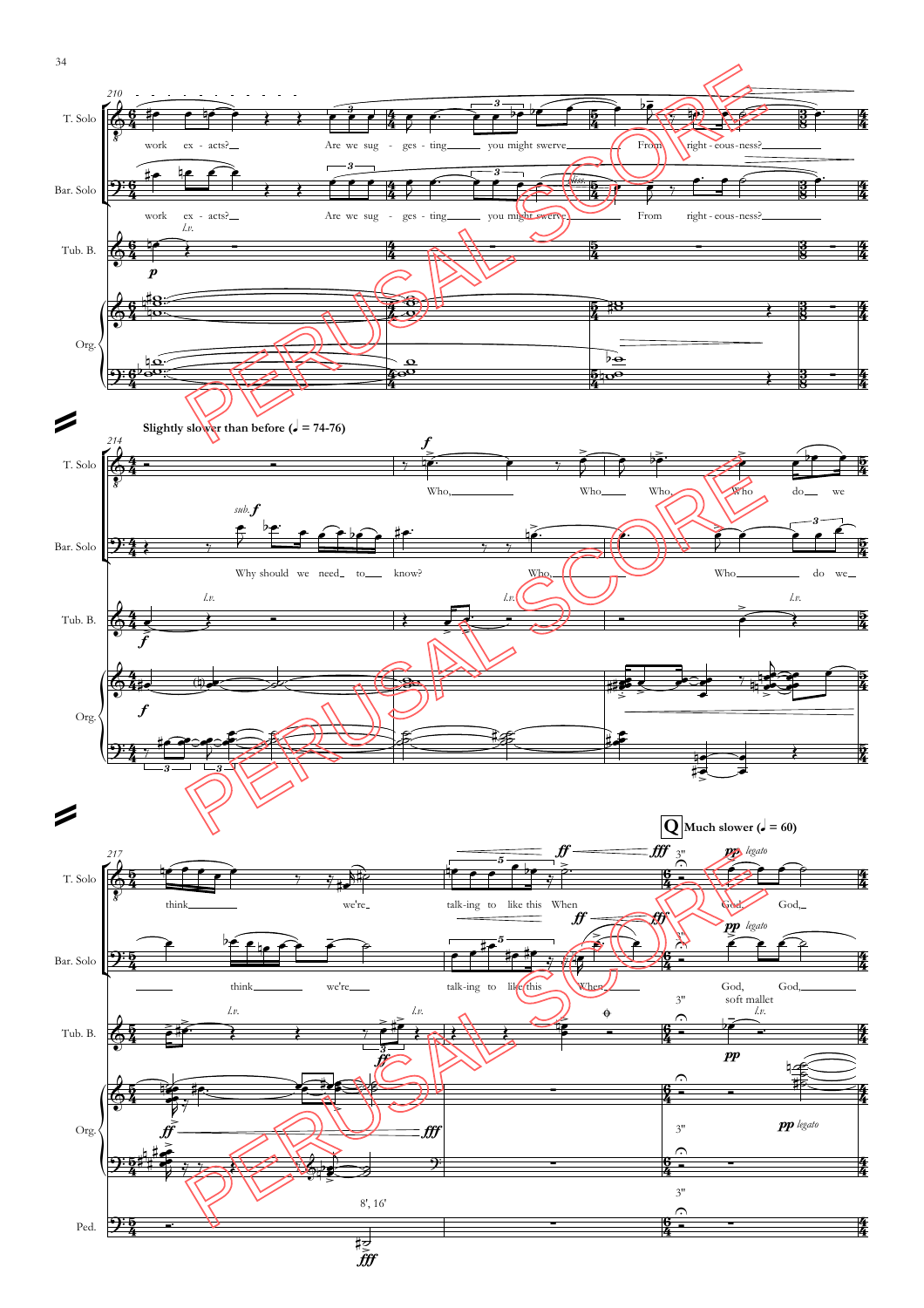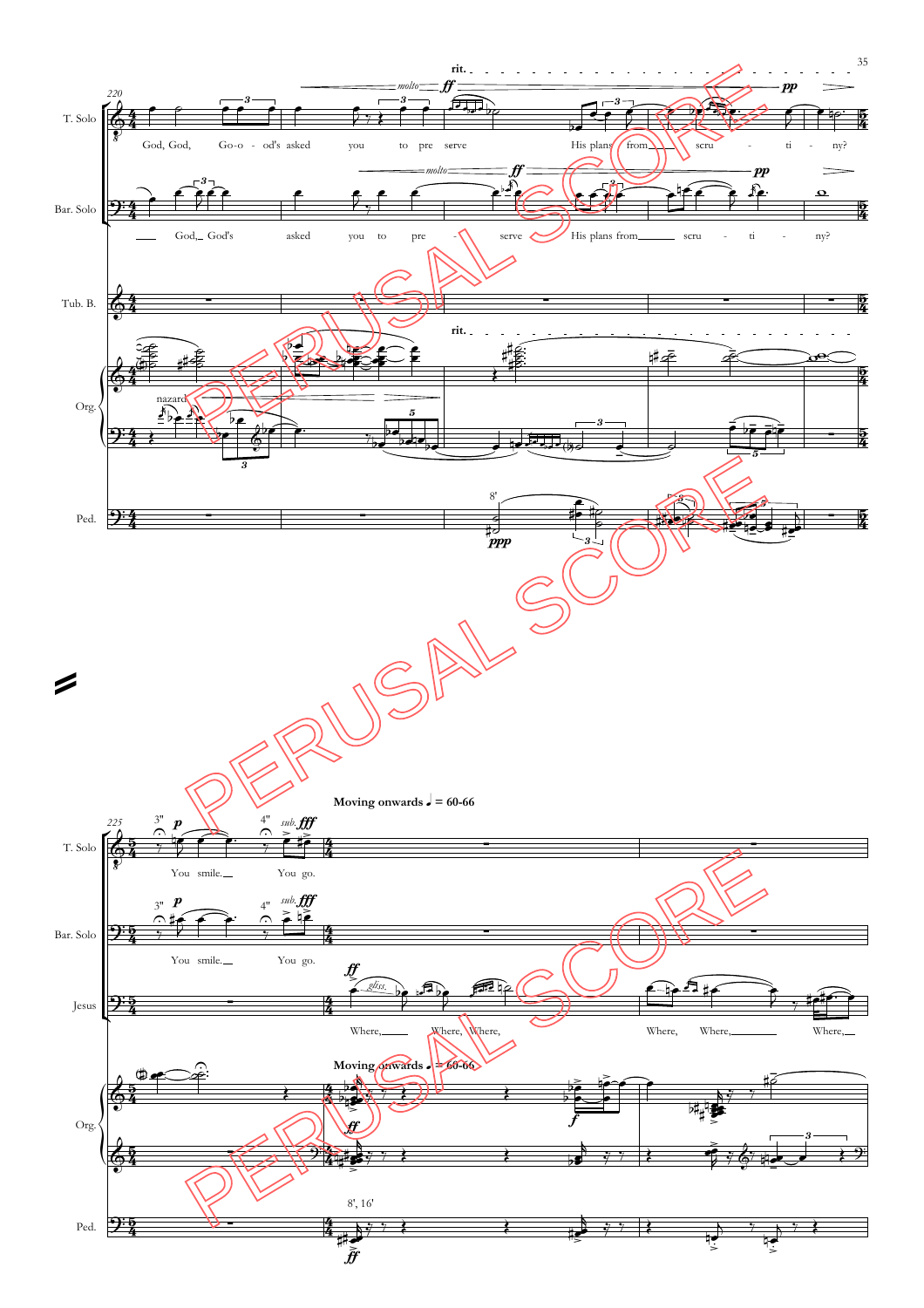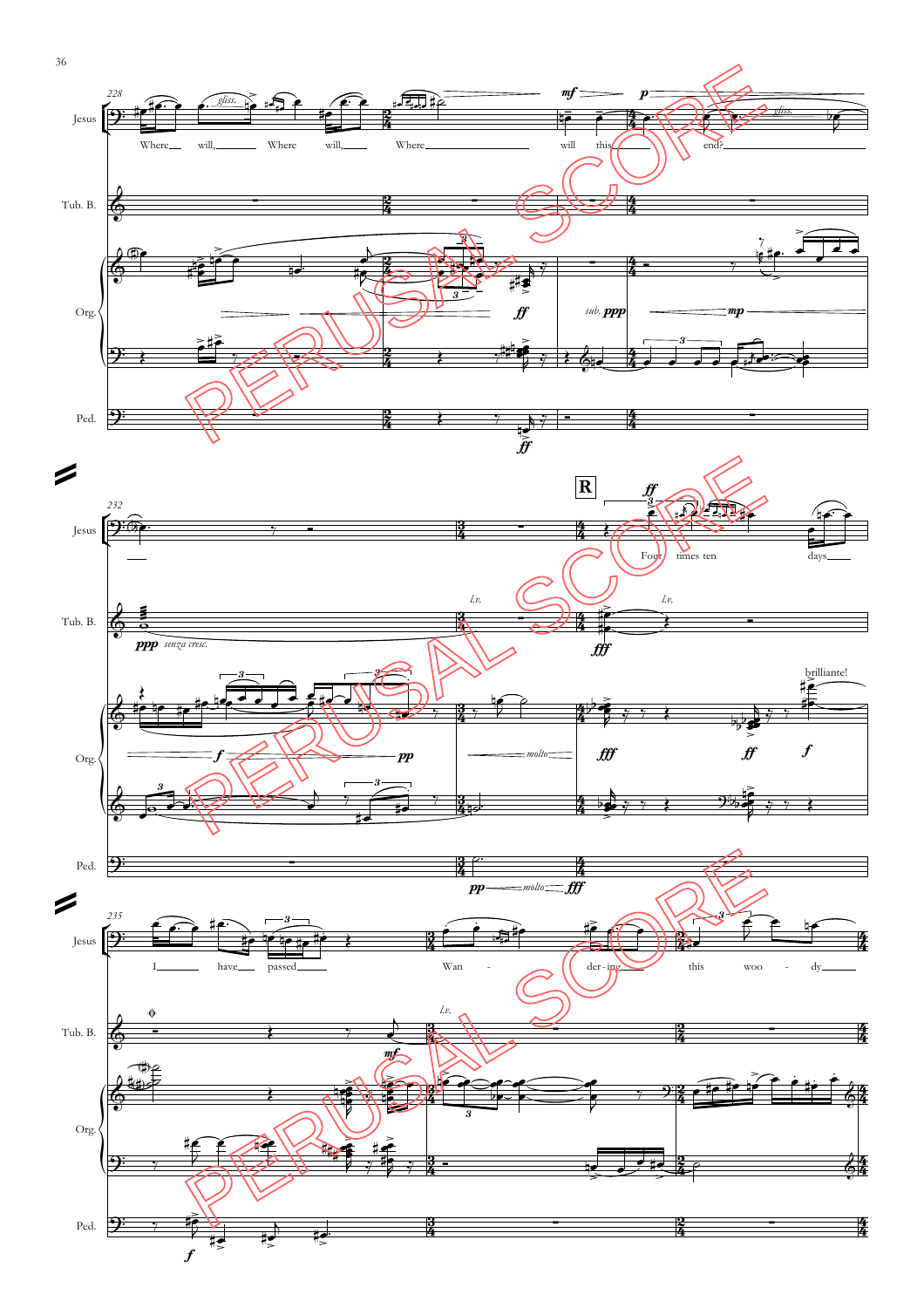



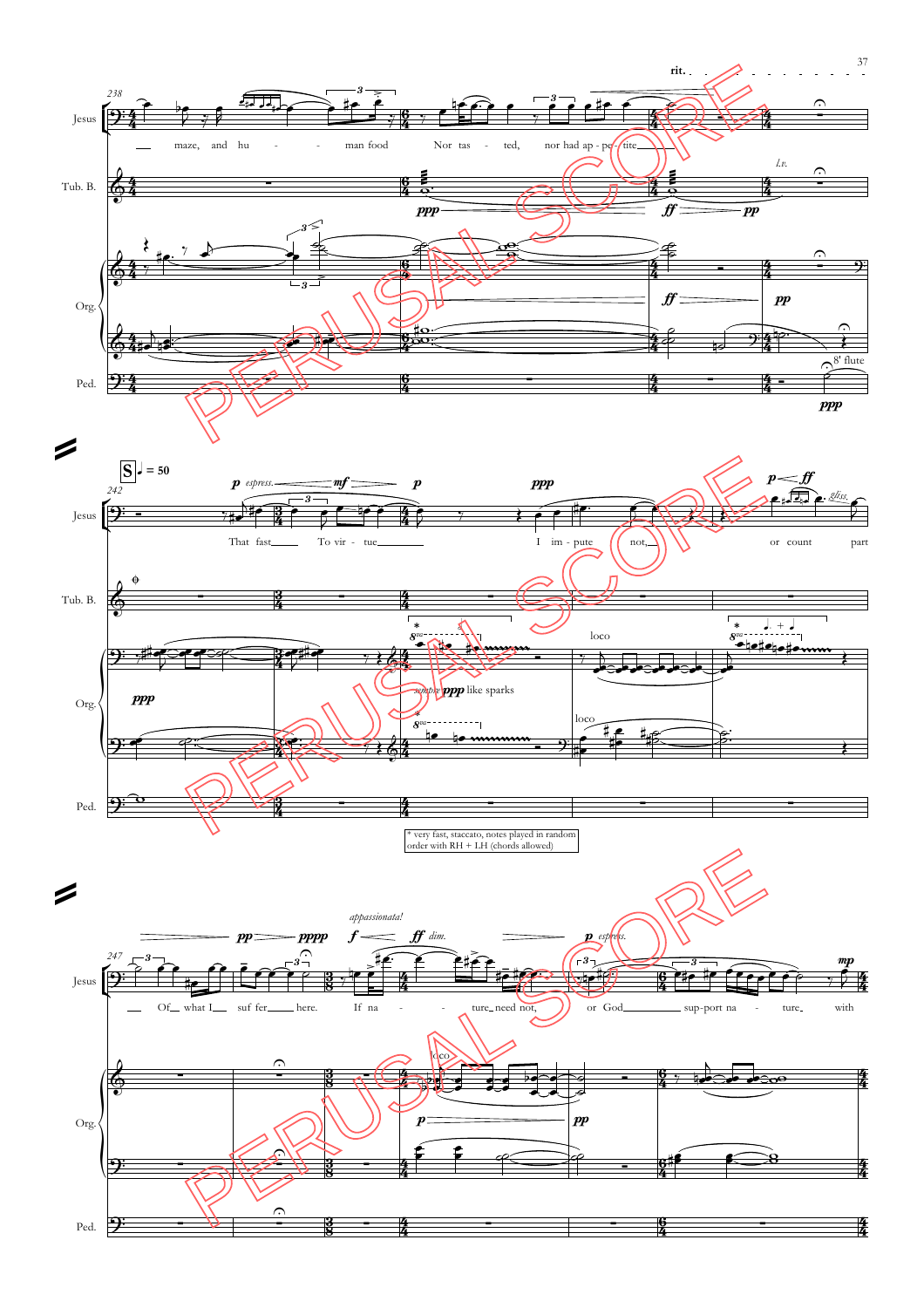![](_page_29_Figure_0.jpeg)

6<br>4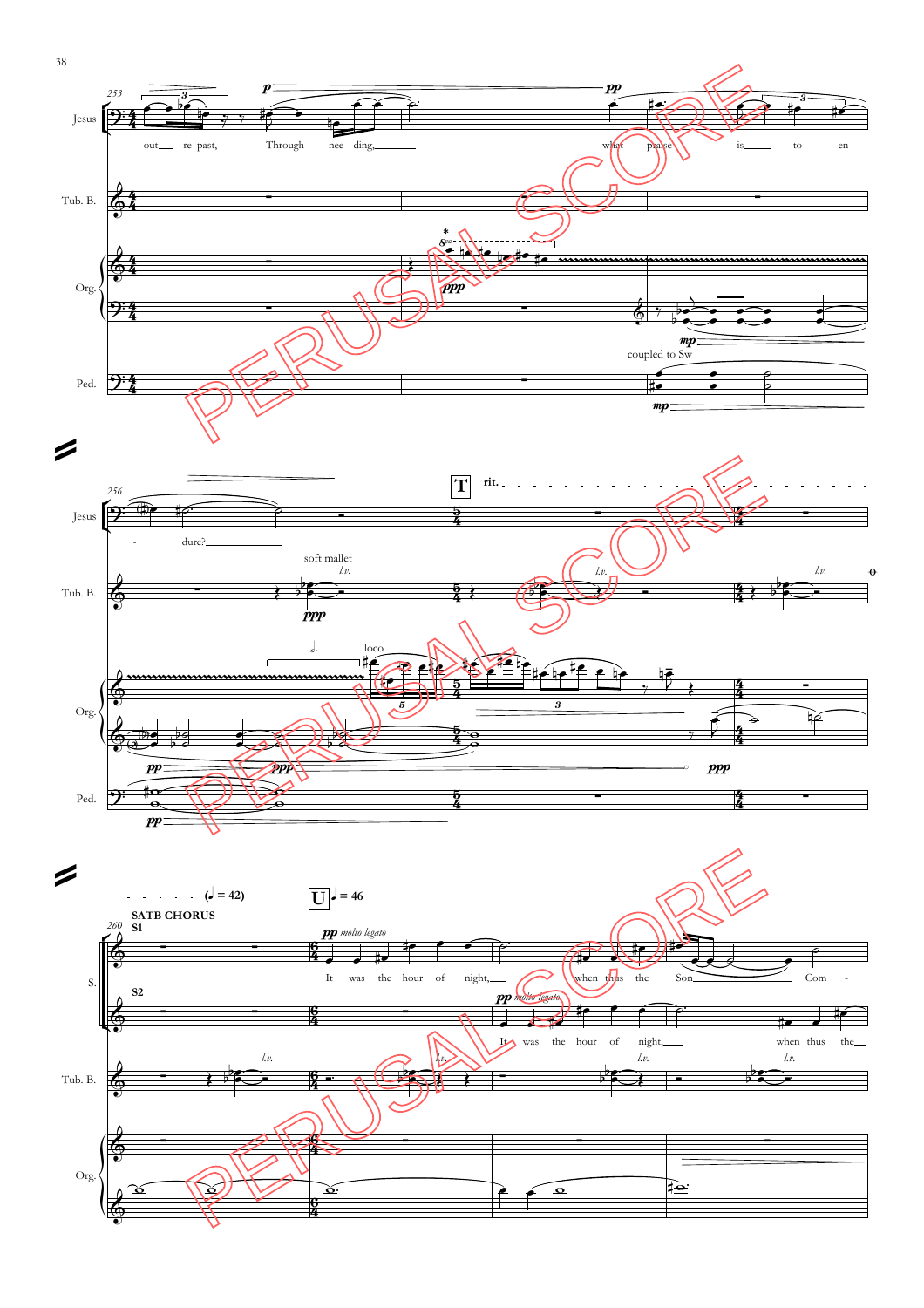![](_page_30_Figure_0.jpeg)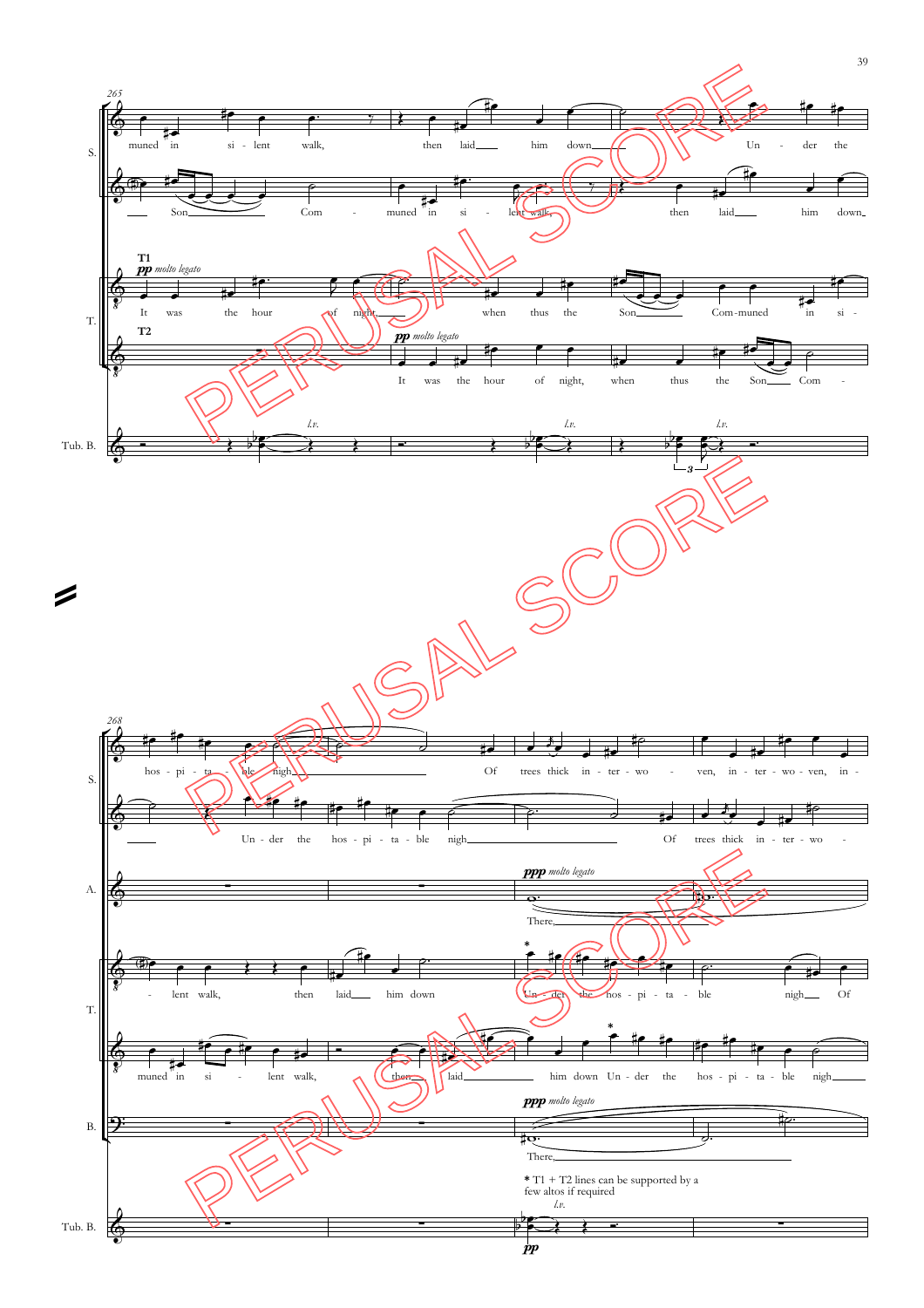![](_page_31_Figure_0.jpeg)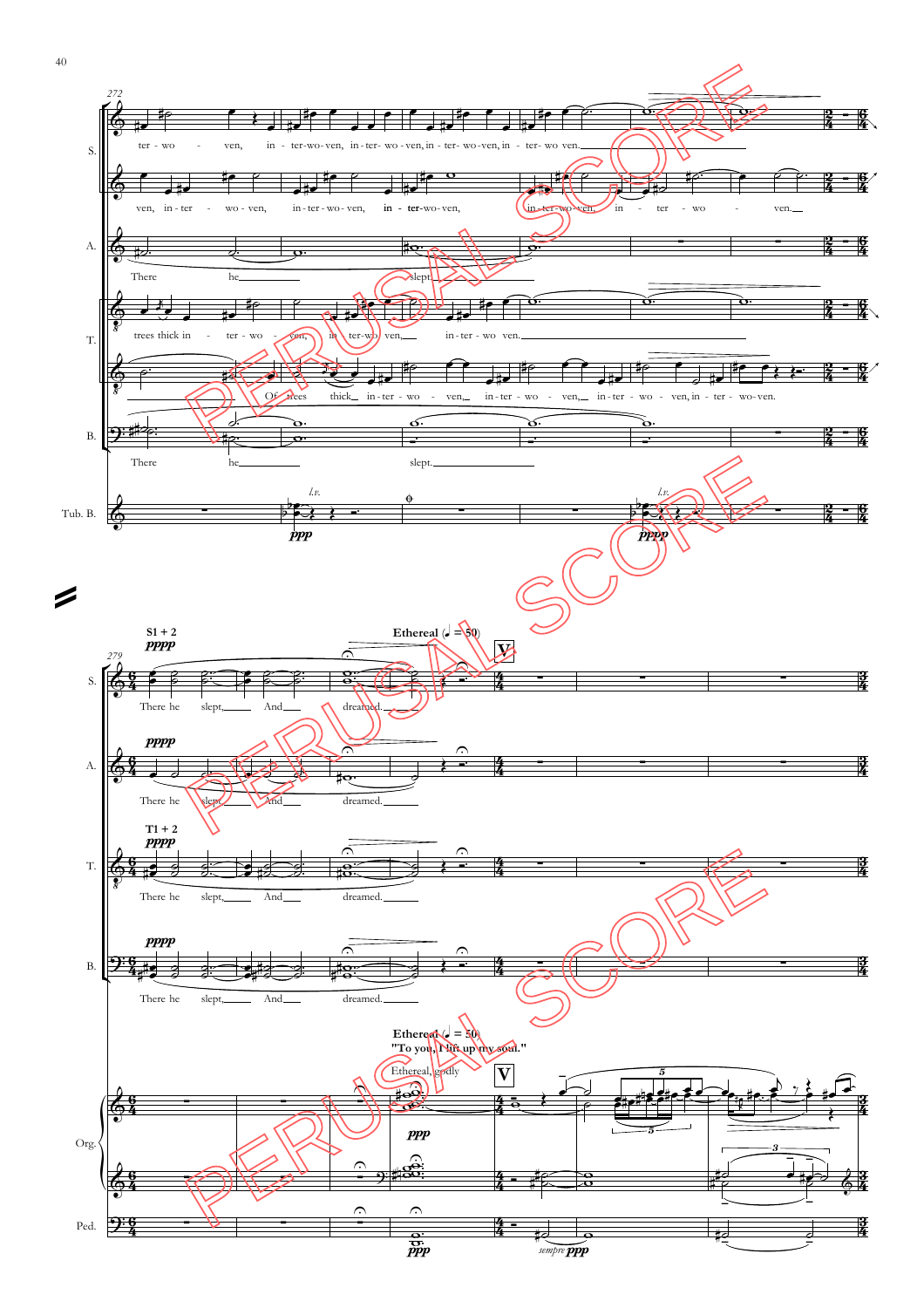![](_page_32_Figure_0.jpeg)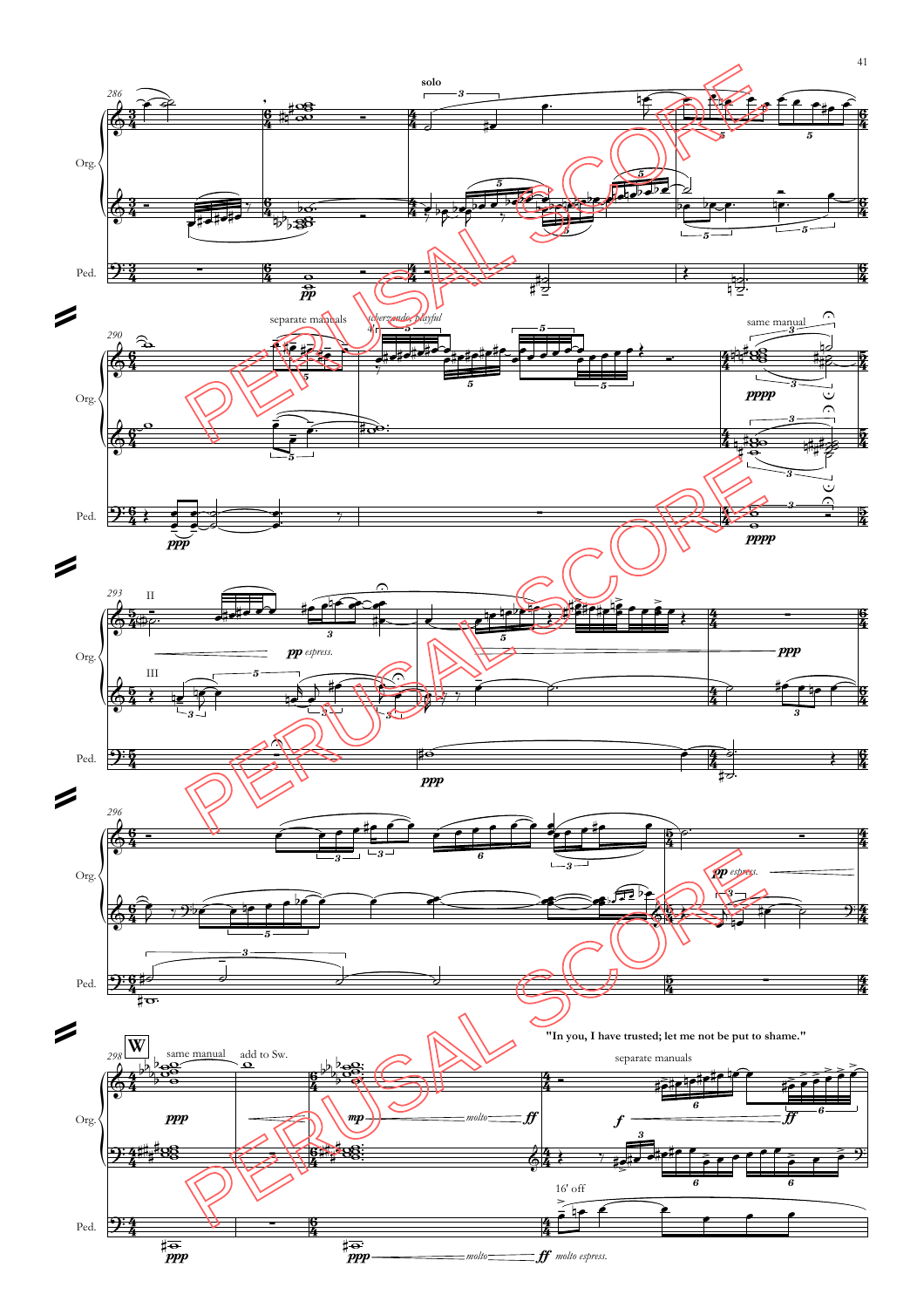![](_page_33_Figure_0.jpeg)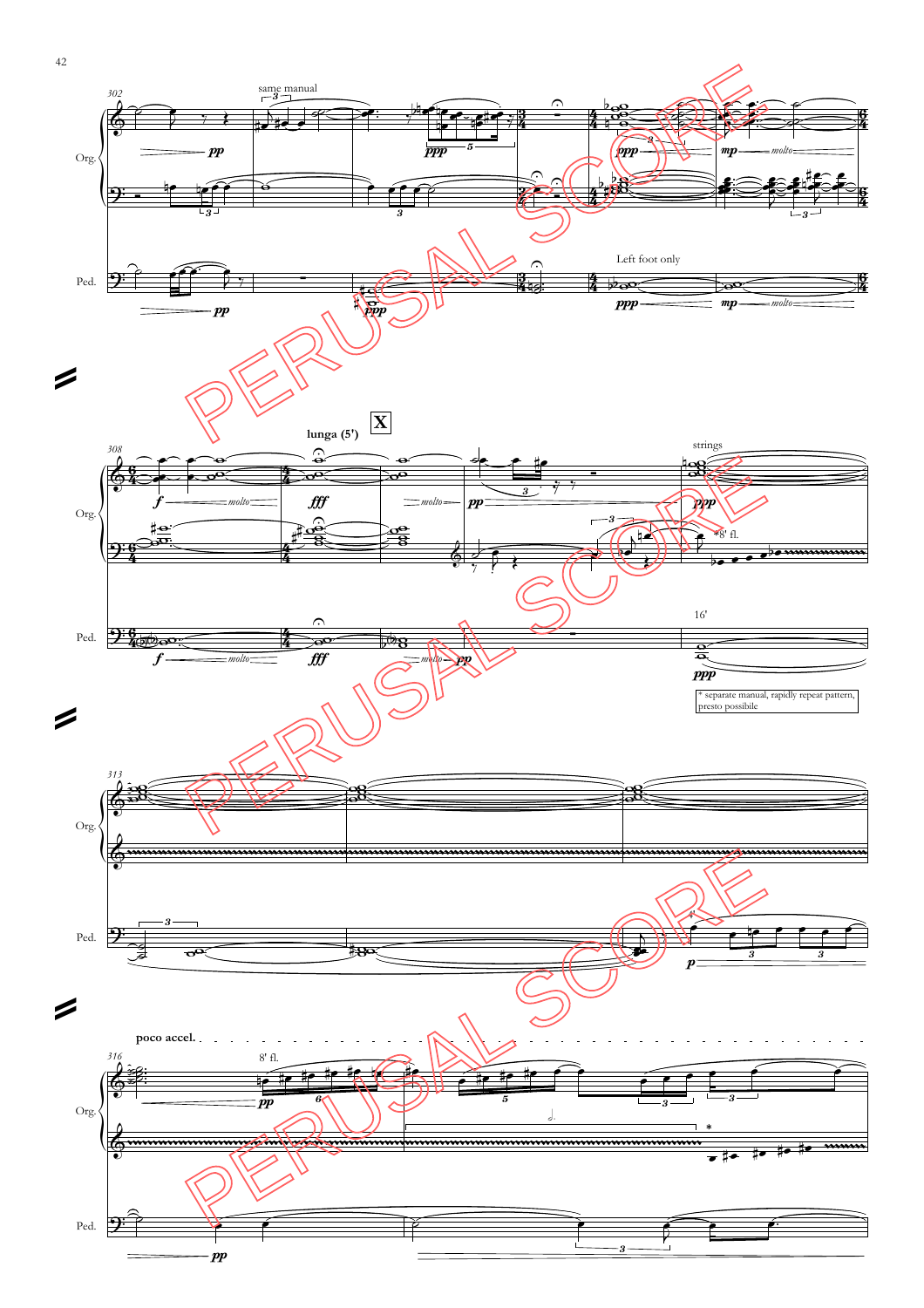![](_page_34_Figure_0.jpeg)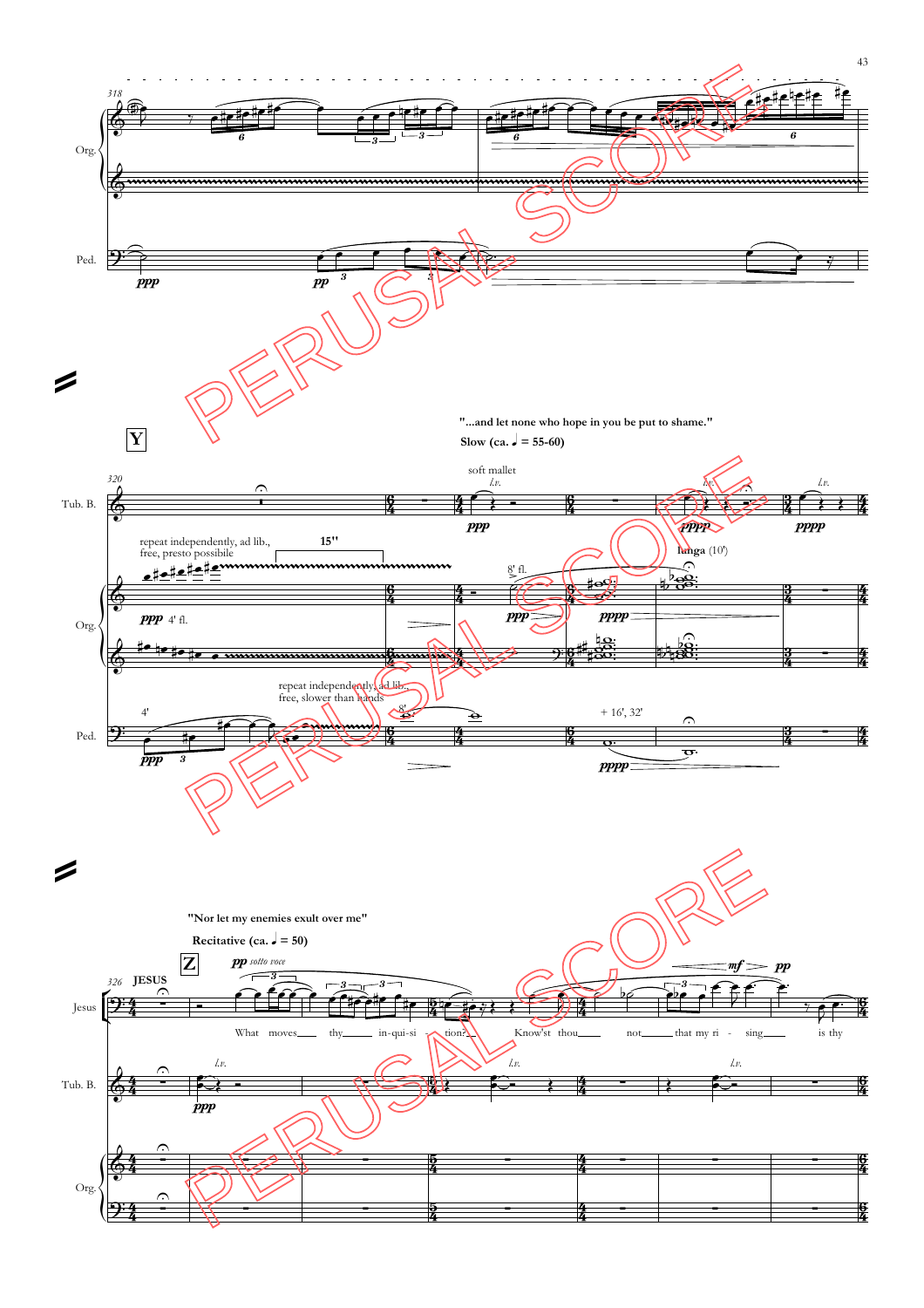![](_page_35_Figure_0.jpeg)

![](_page_35_Figure_1.jpeg)

![](_page_35_Figure_2.jpeg)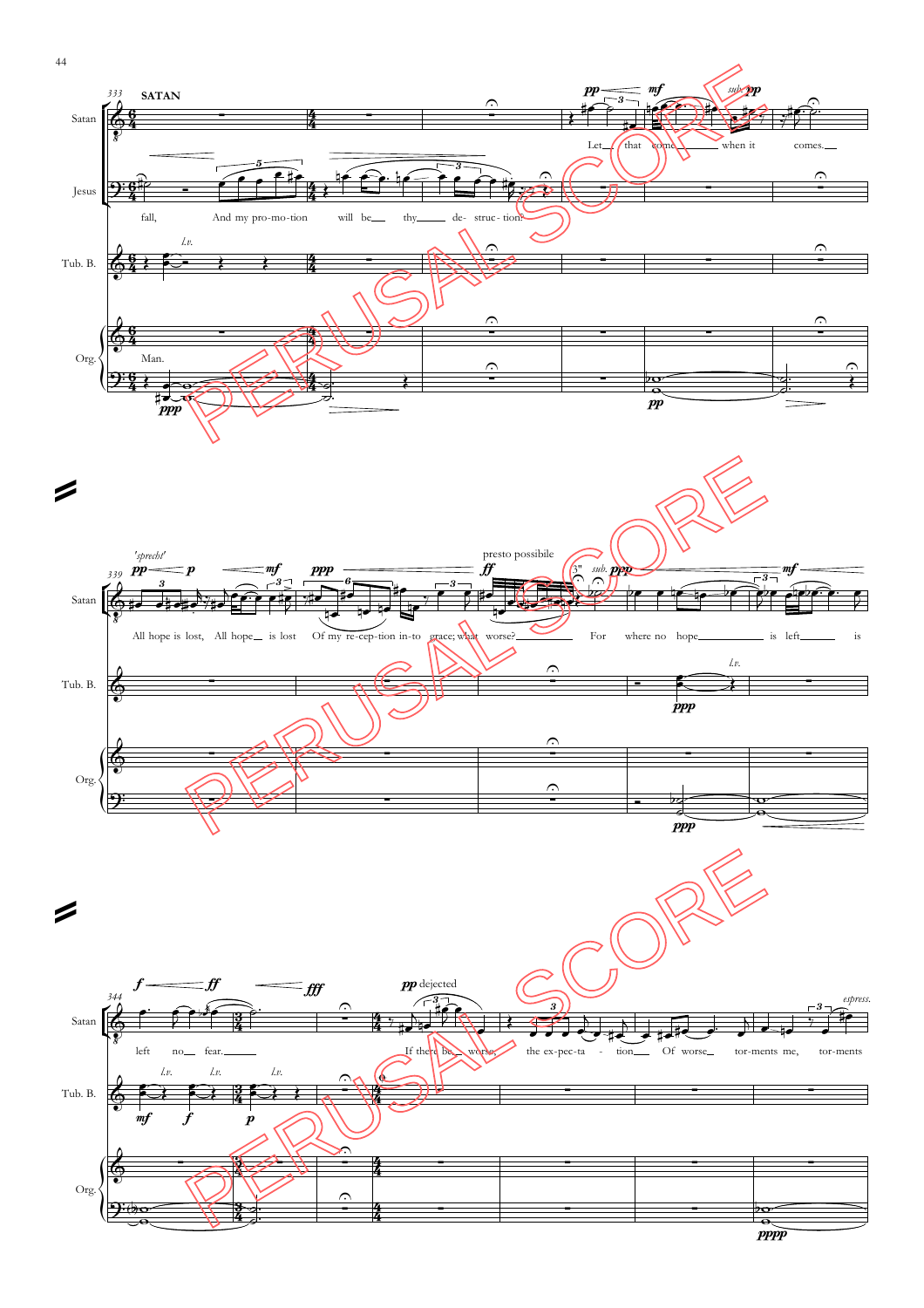![](_page_36_Figure_0.jpeg)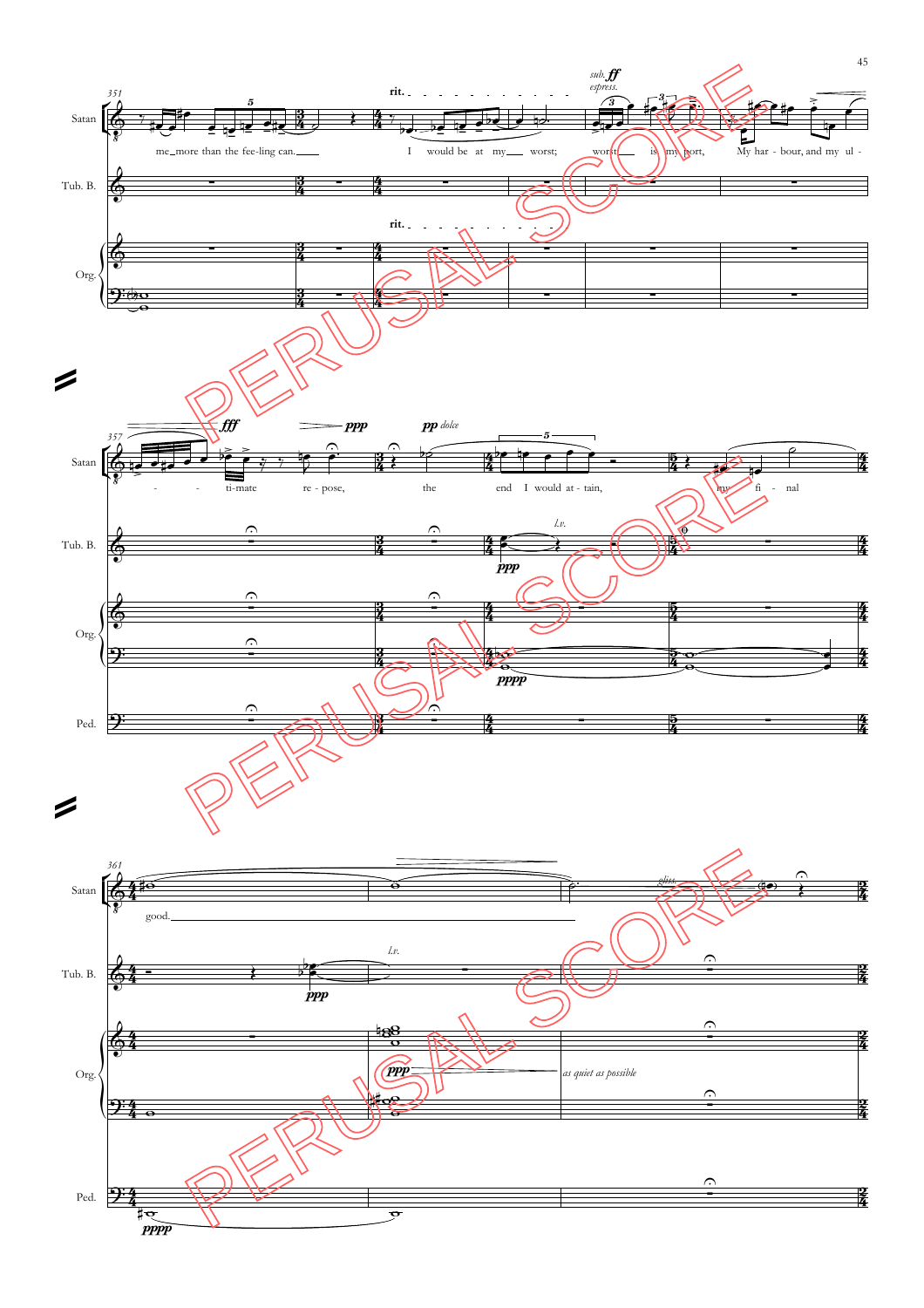![](_page_37_Figure_0.jpeg)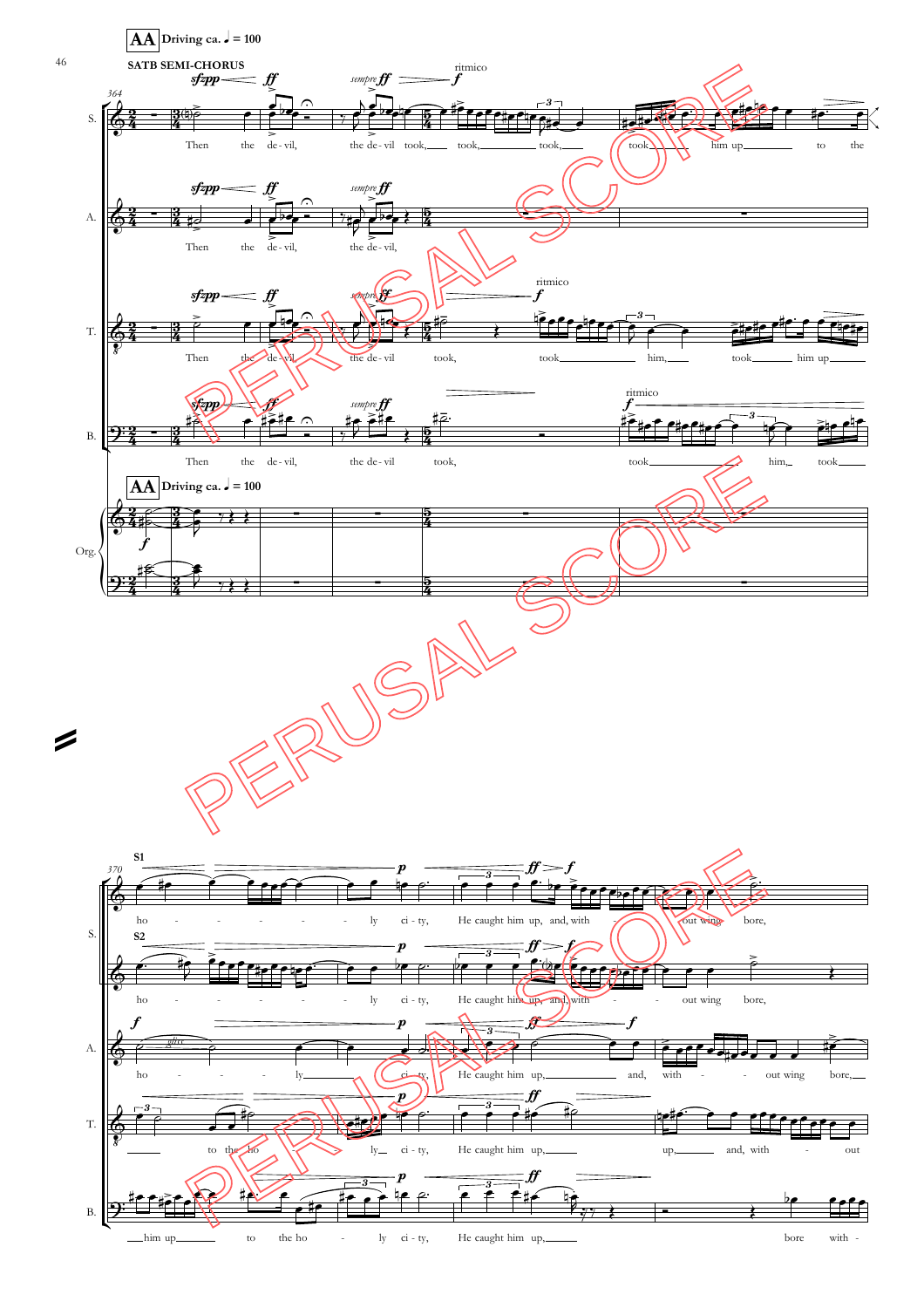![](_page_38_Figure_0.jpeg)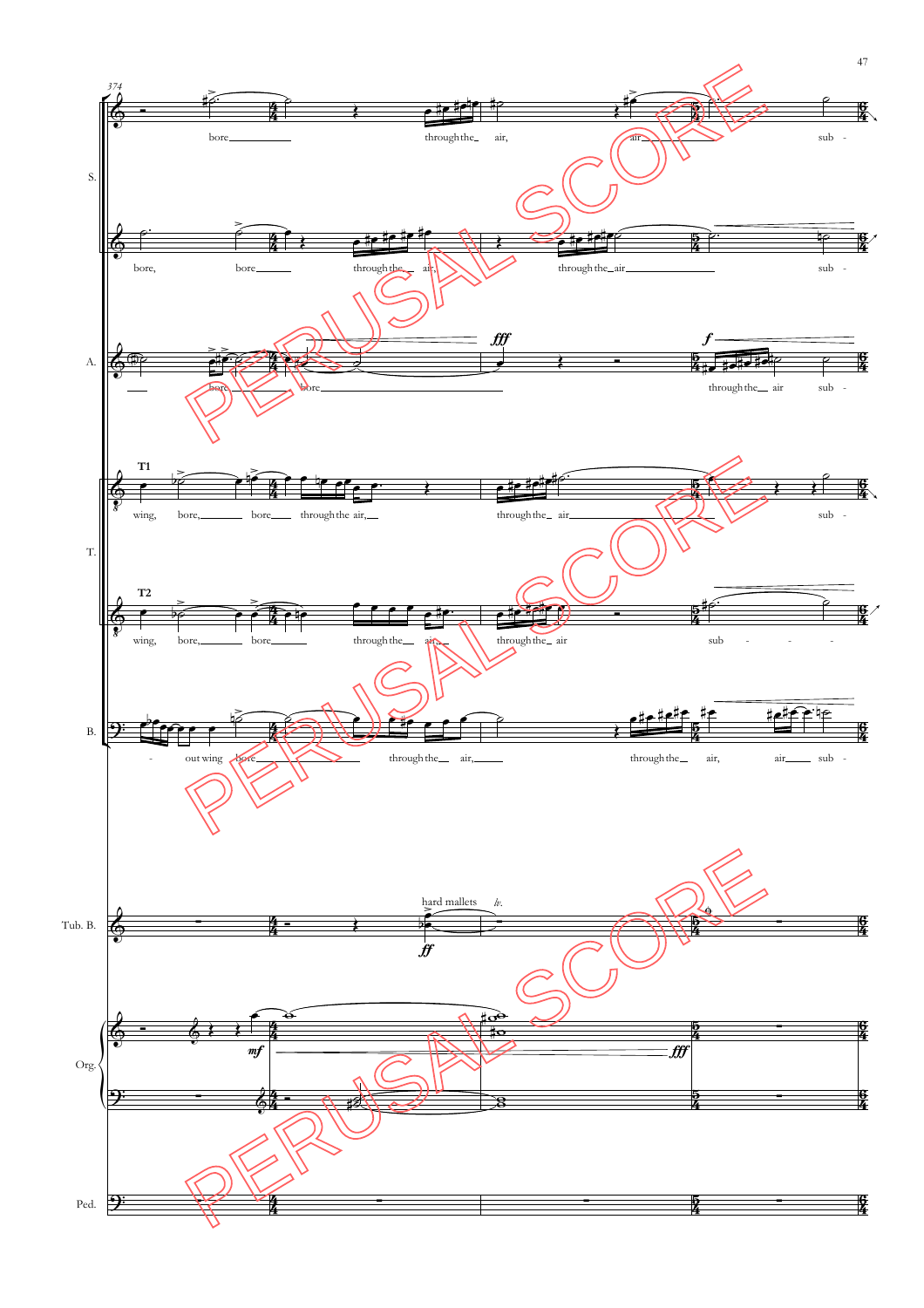![](_page_39_Figure_0.jpeg)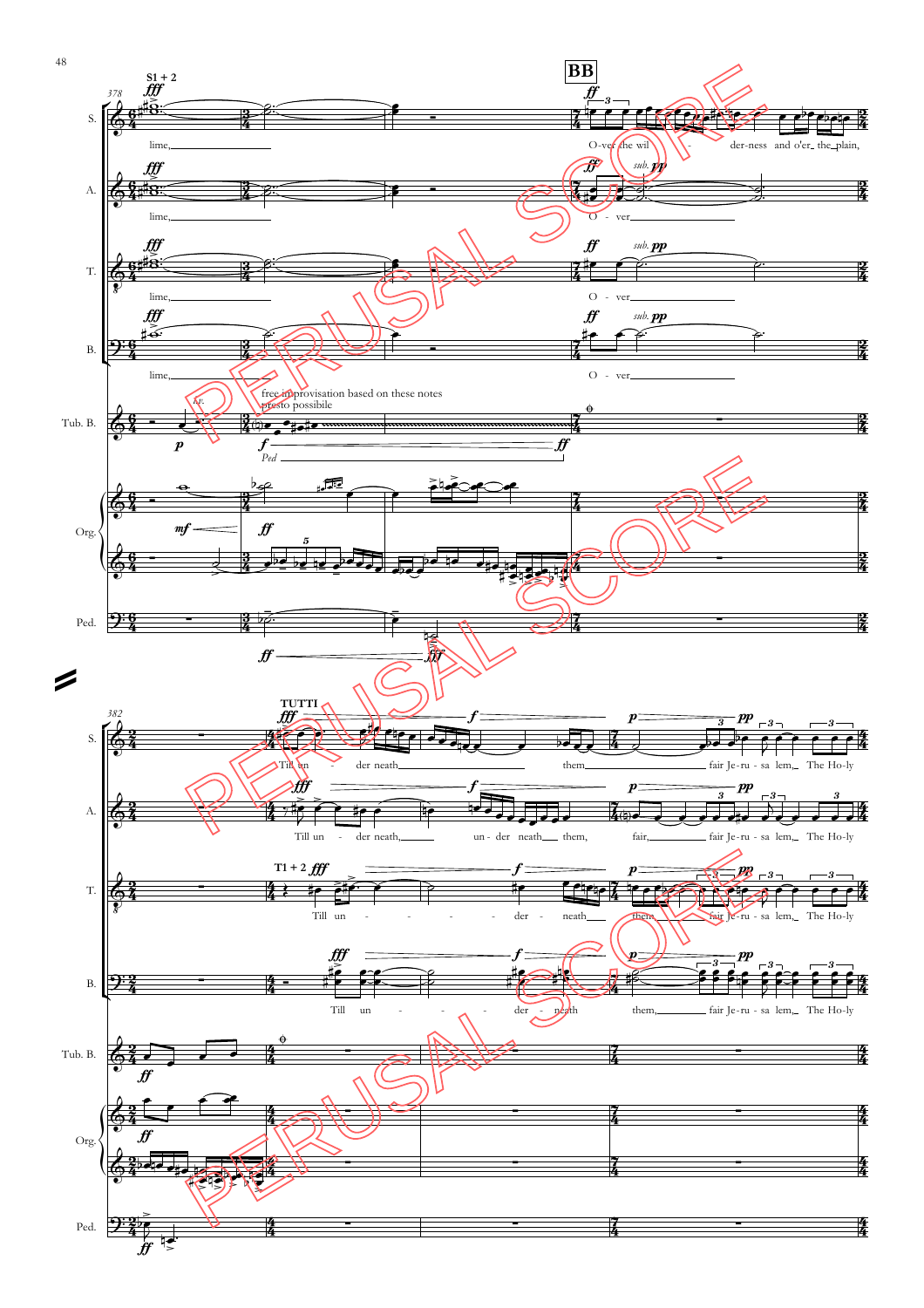![](_page_40_Figure_0.jpeg)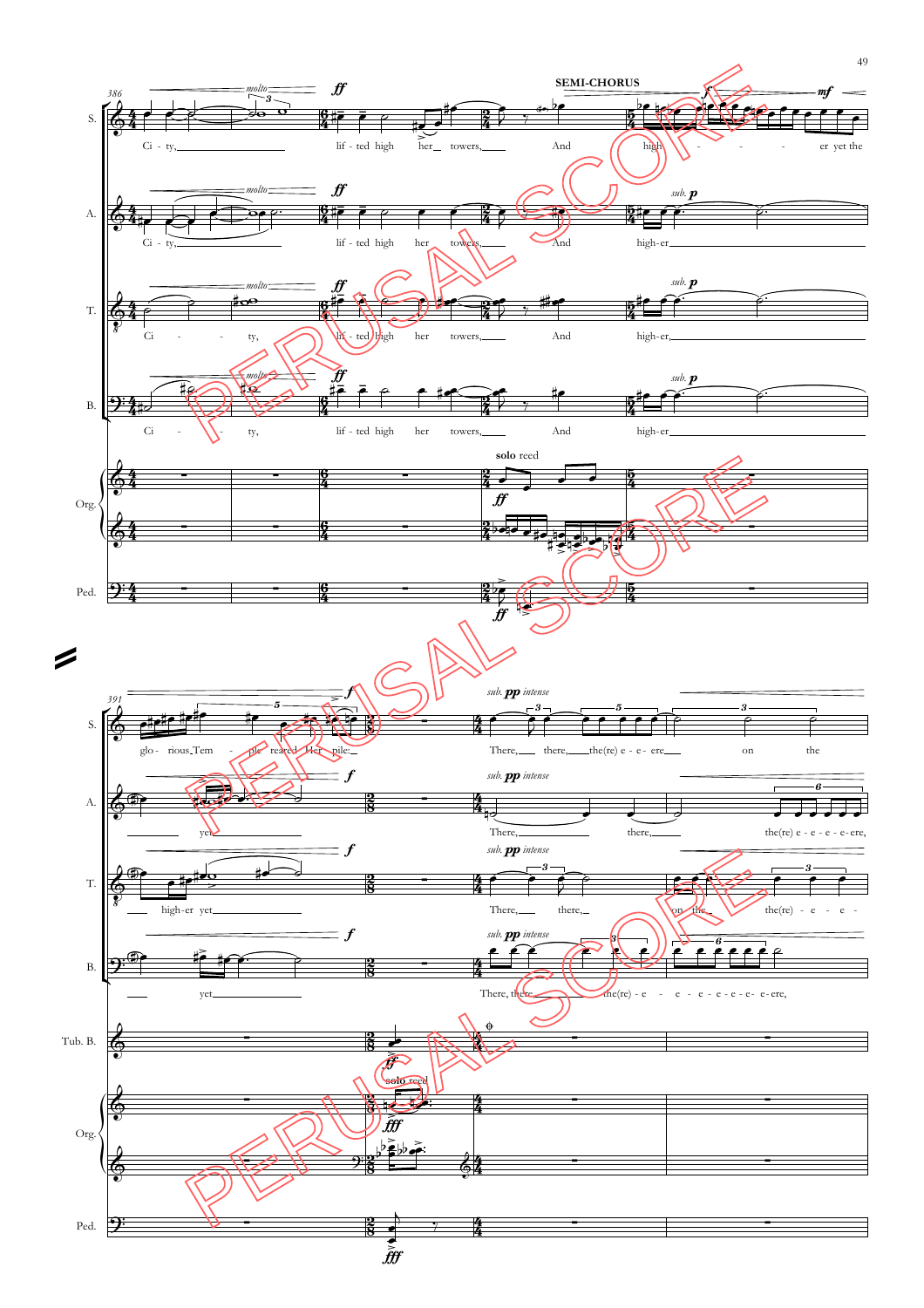![](_page_41_Figure_0.jpeg)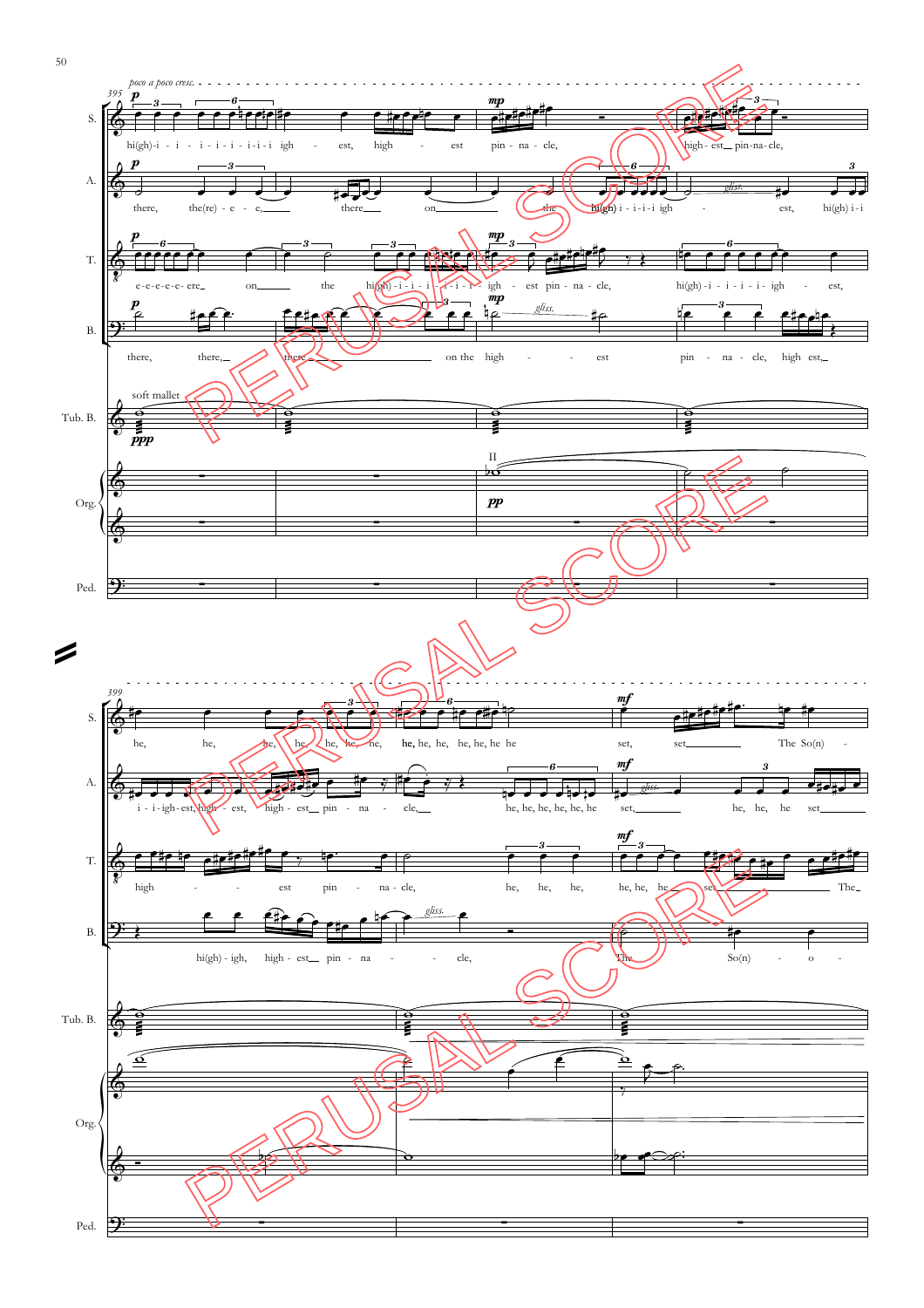![](_page_42_Figure_0.jpeg)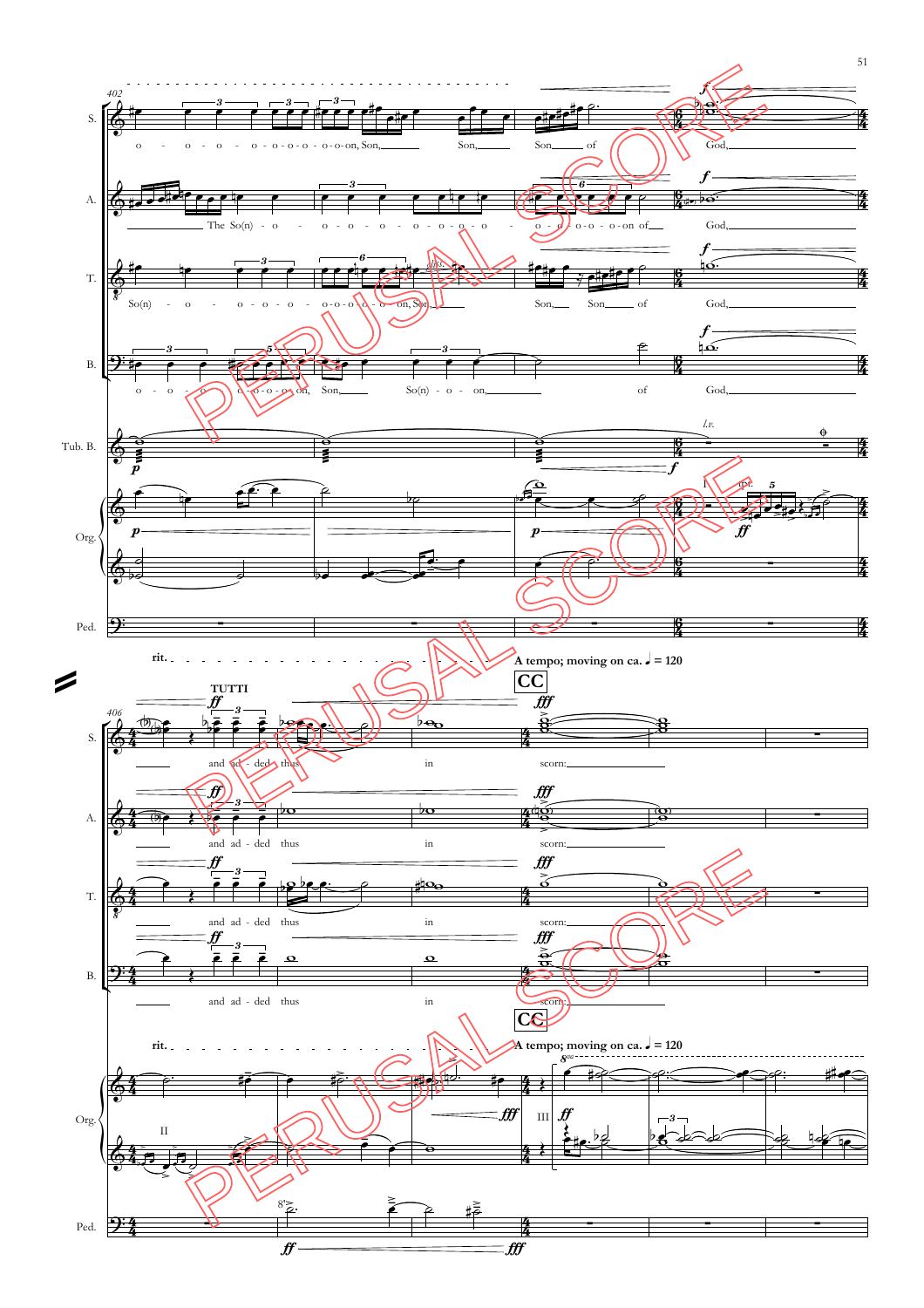![](_page_43_Figure_0.jpeg)

![](_page_43_Figure_1.jpeg)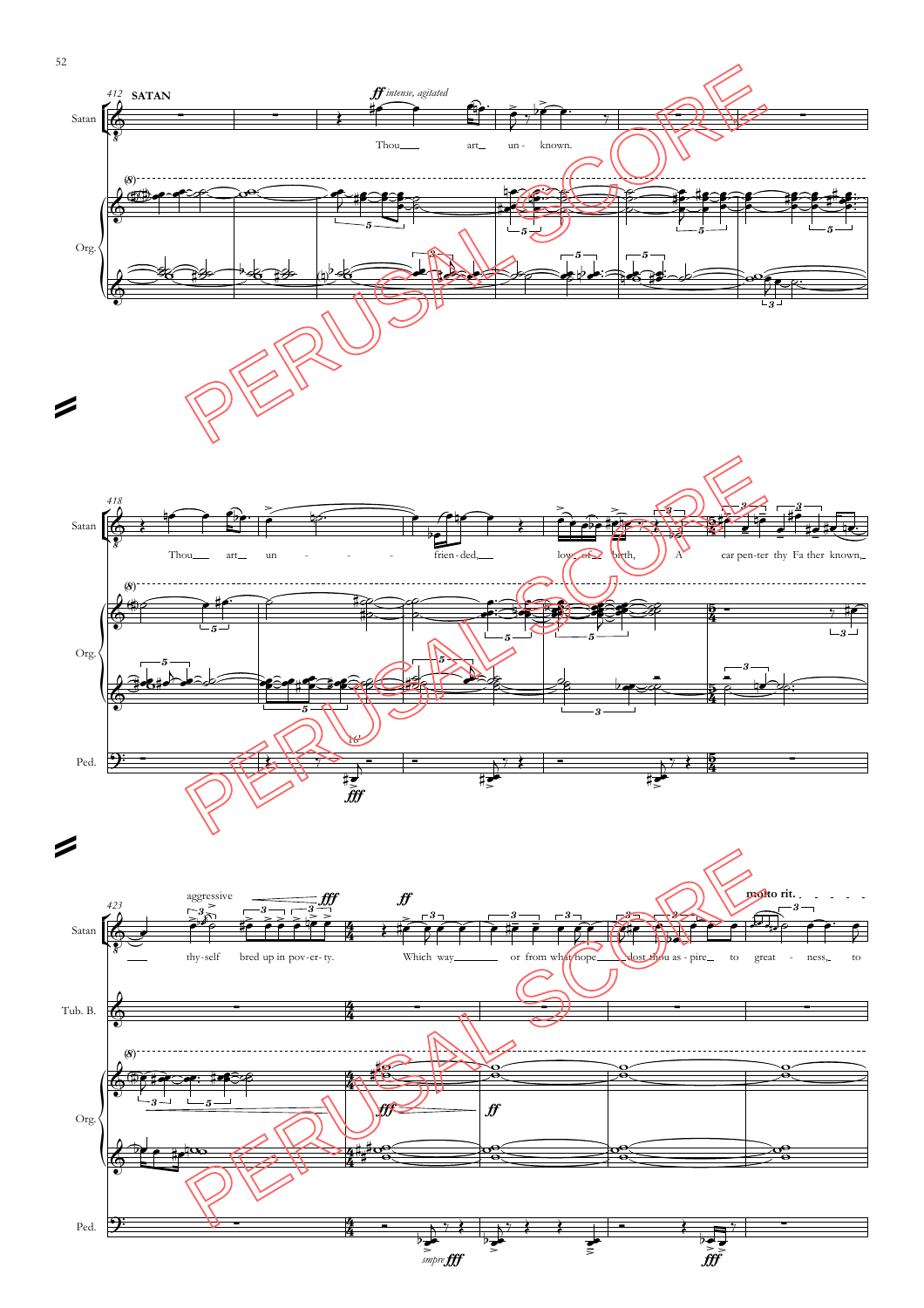![](_page_44_Figure_0.jpeg)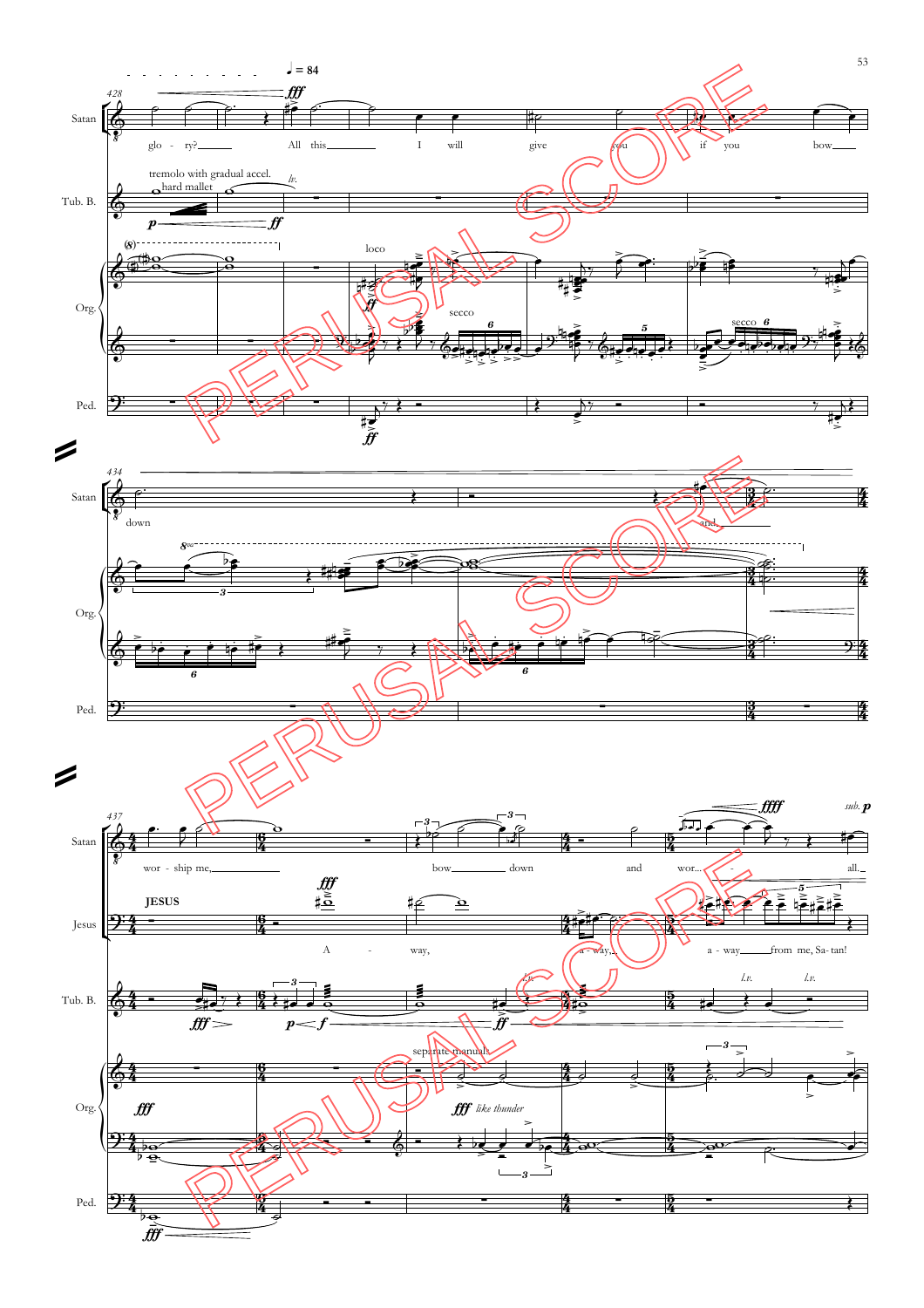![](_page_45_Figure_0.jpeg)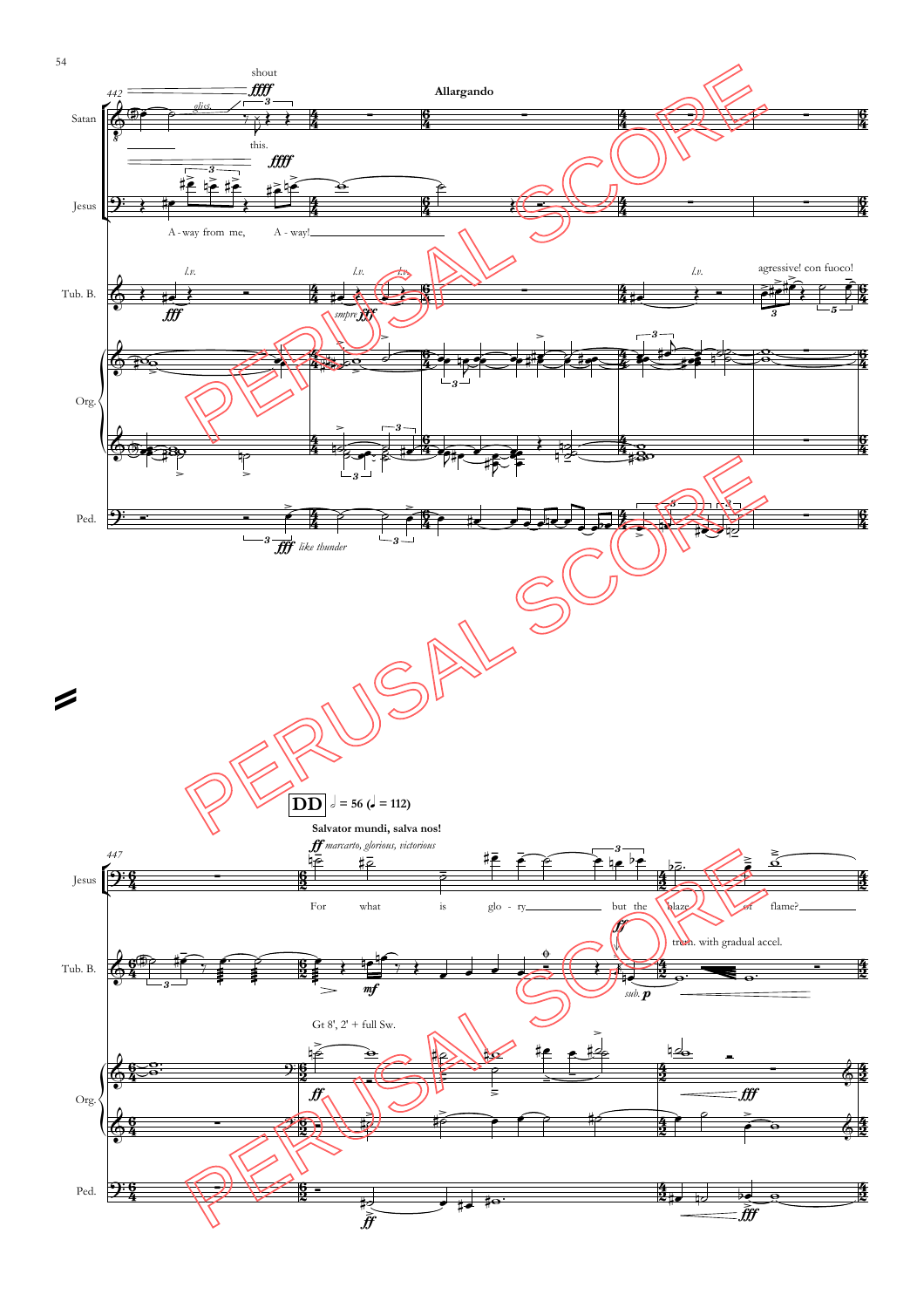![](_page_46_Figure_0.jpeg)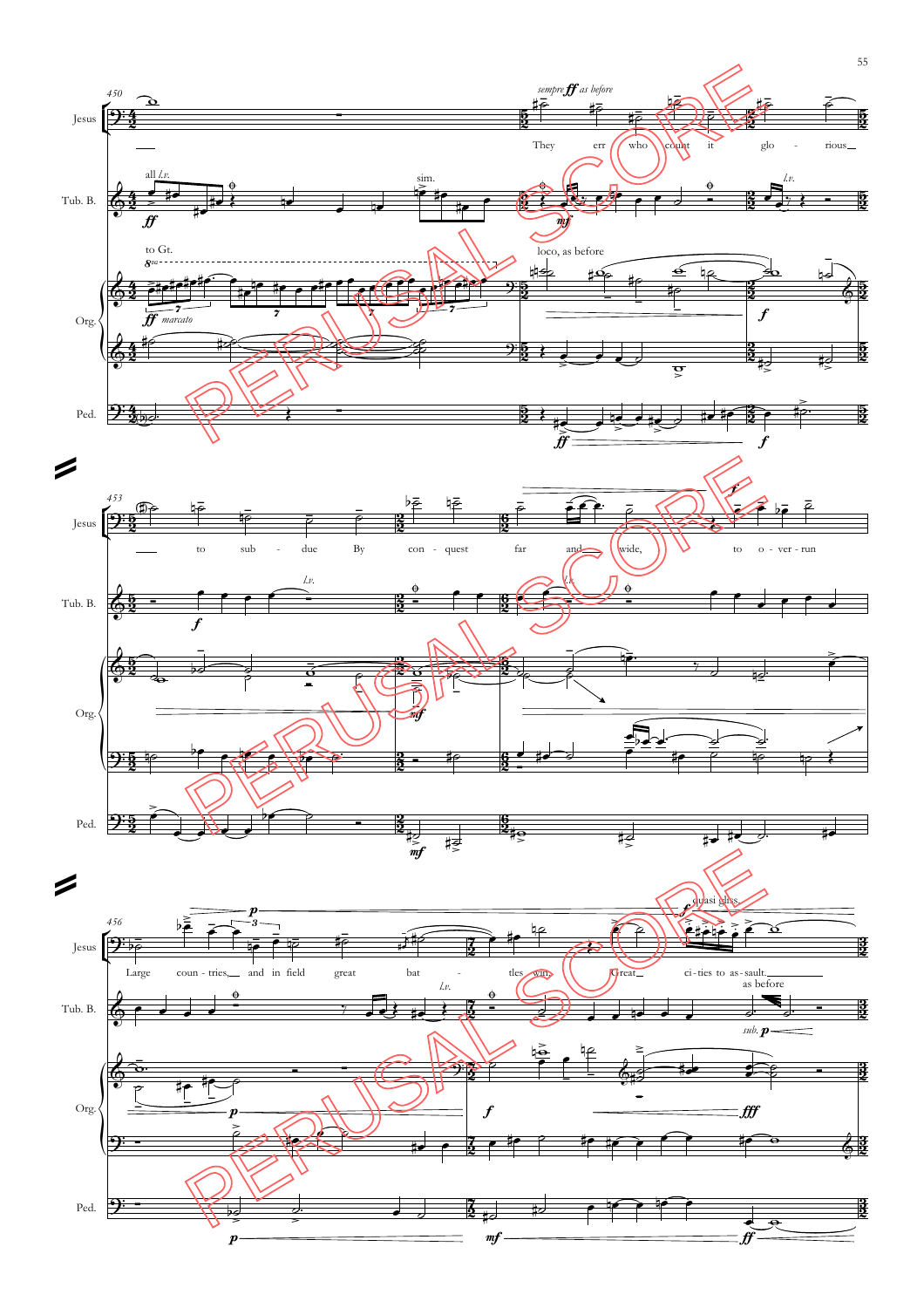![](_page_47_Figure_0.jpeg)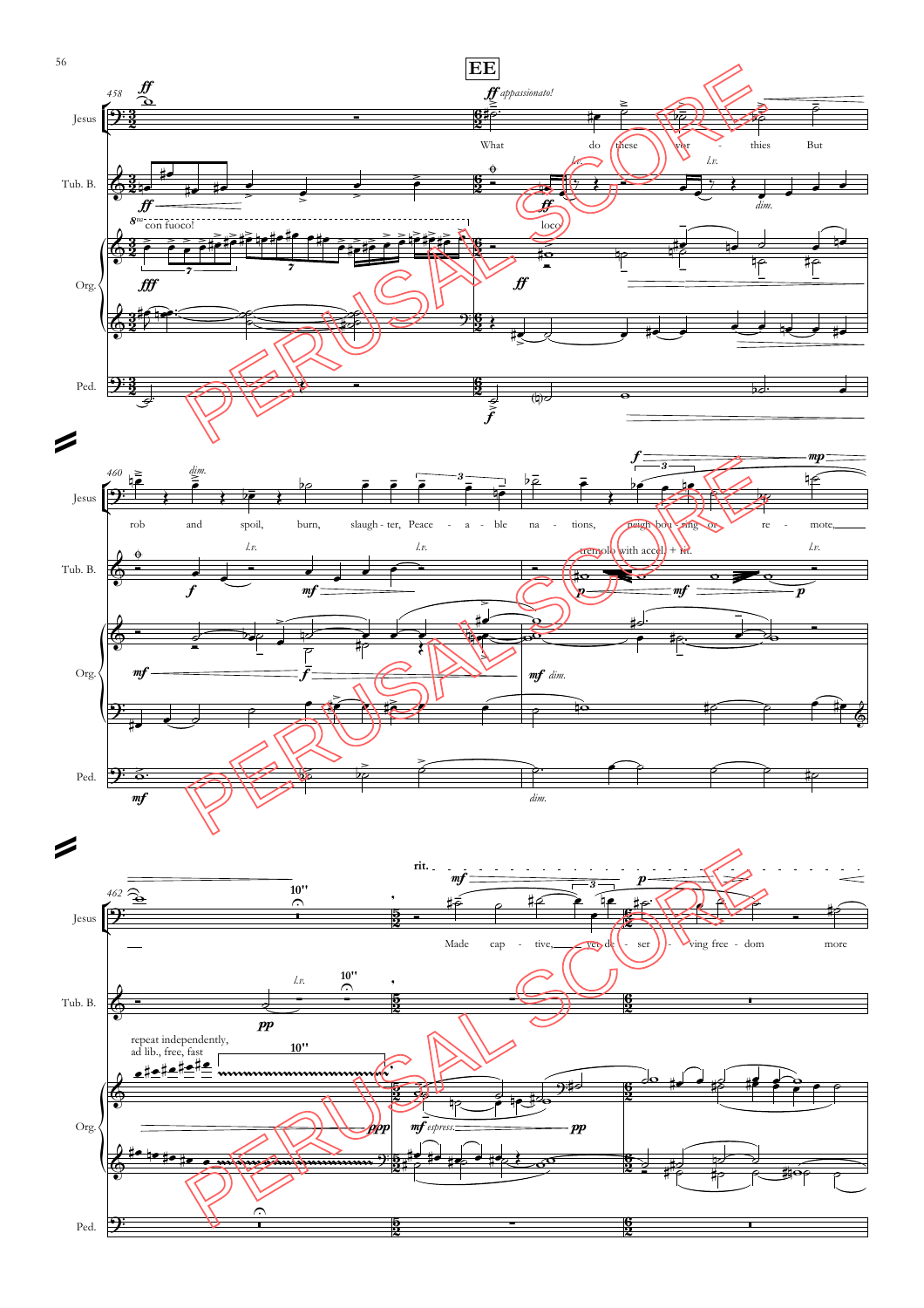![](_page_48_Figure_0.jpeg)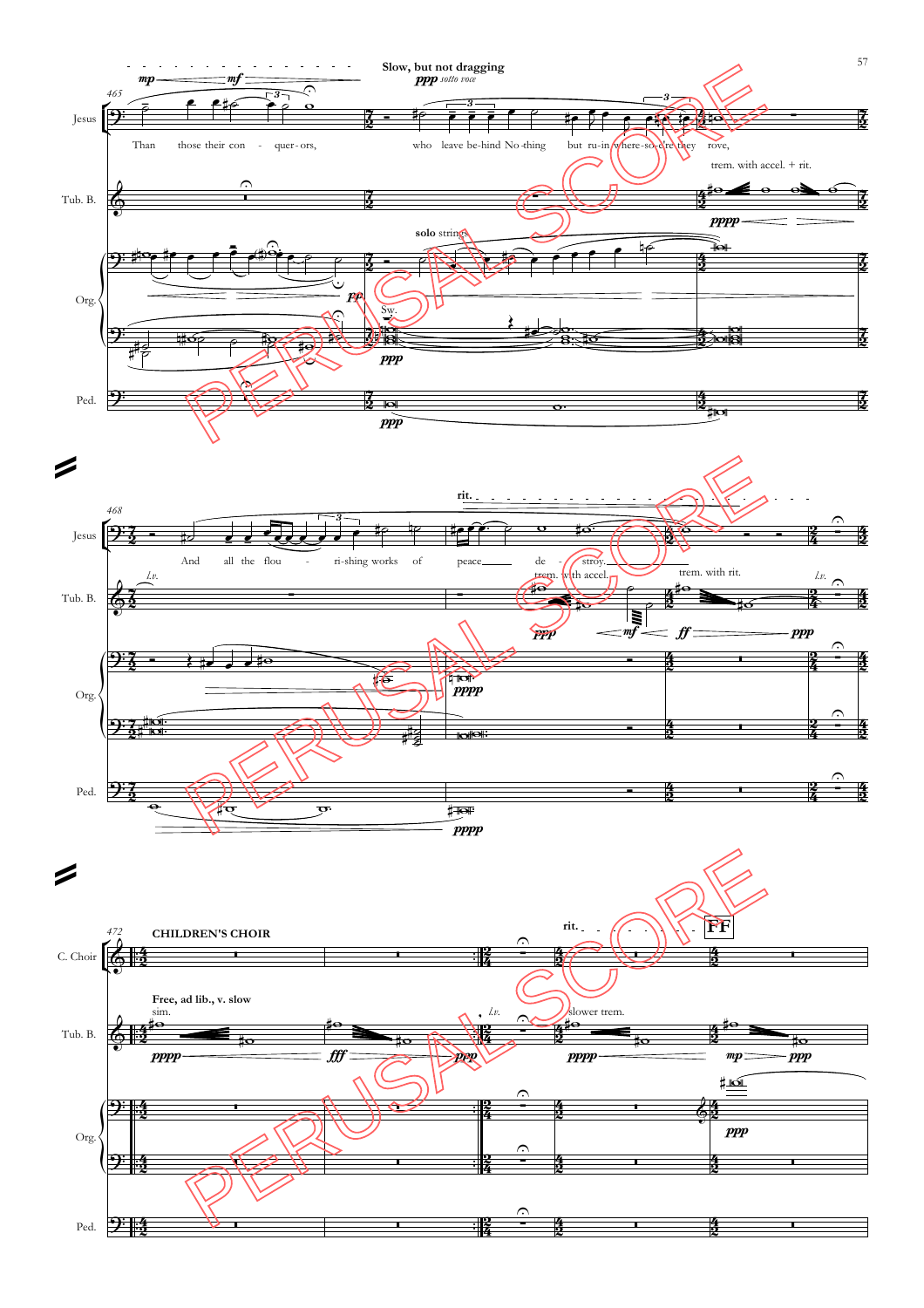![](_page_49_Figure_0.jpeg)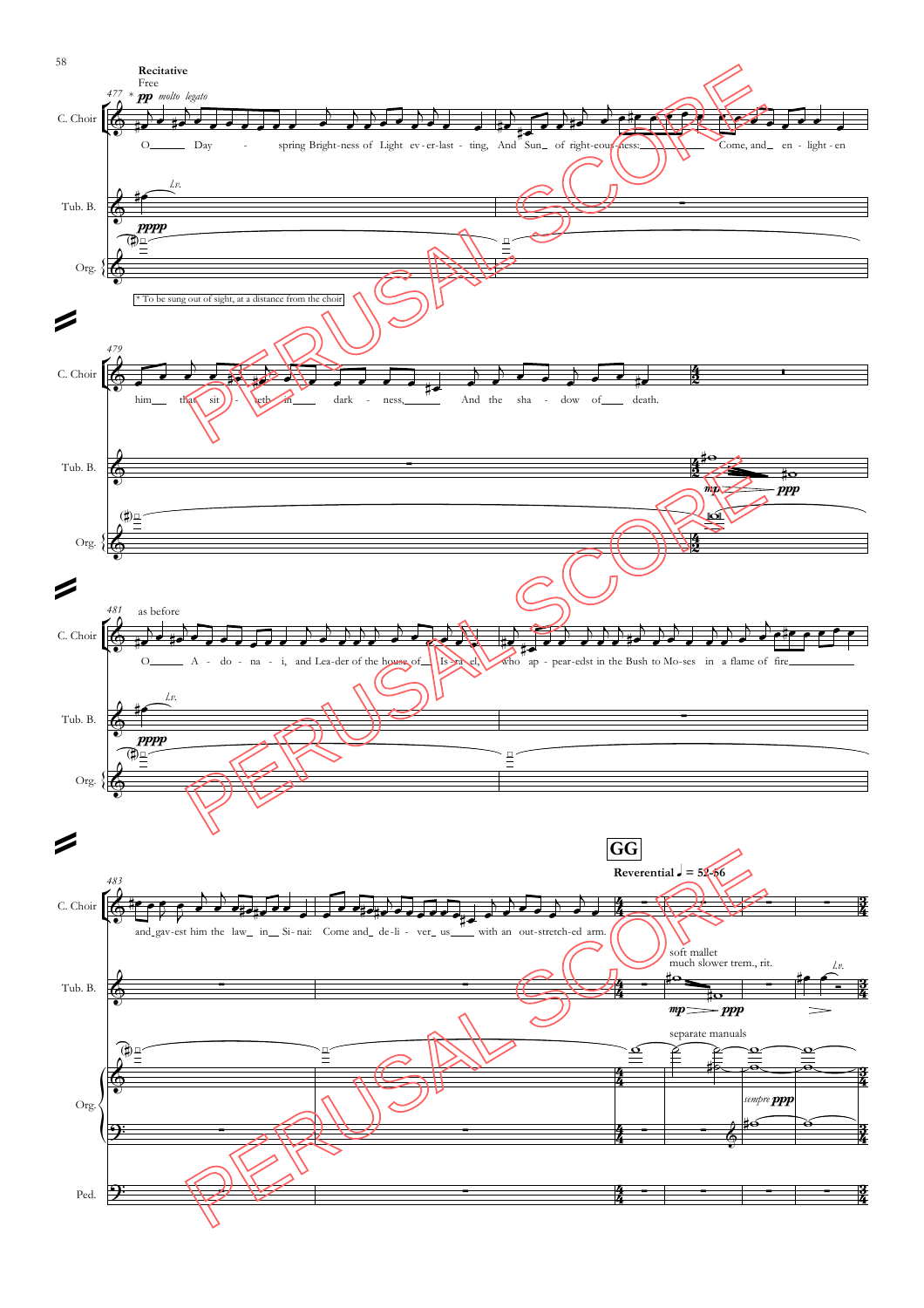![](_page_50_Figure_0.jpeg)

![](_page_50_Figure_1.jpeg)

![](_page_50_Figure_2.jpeg)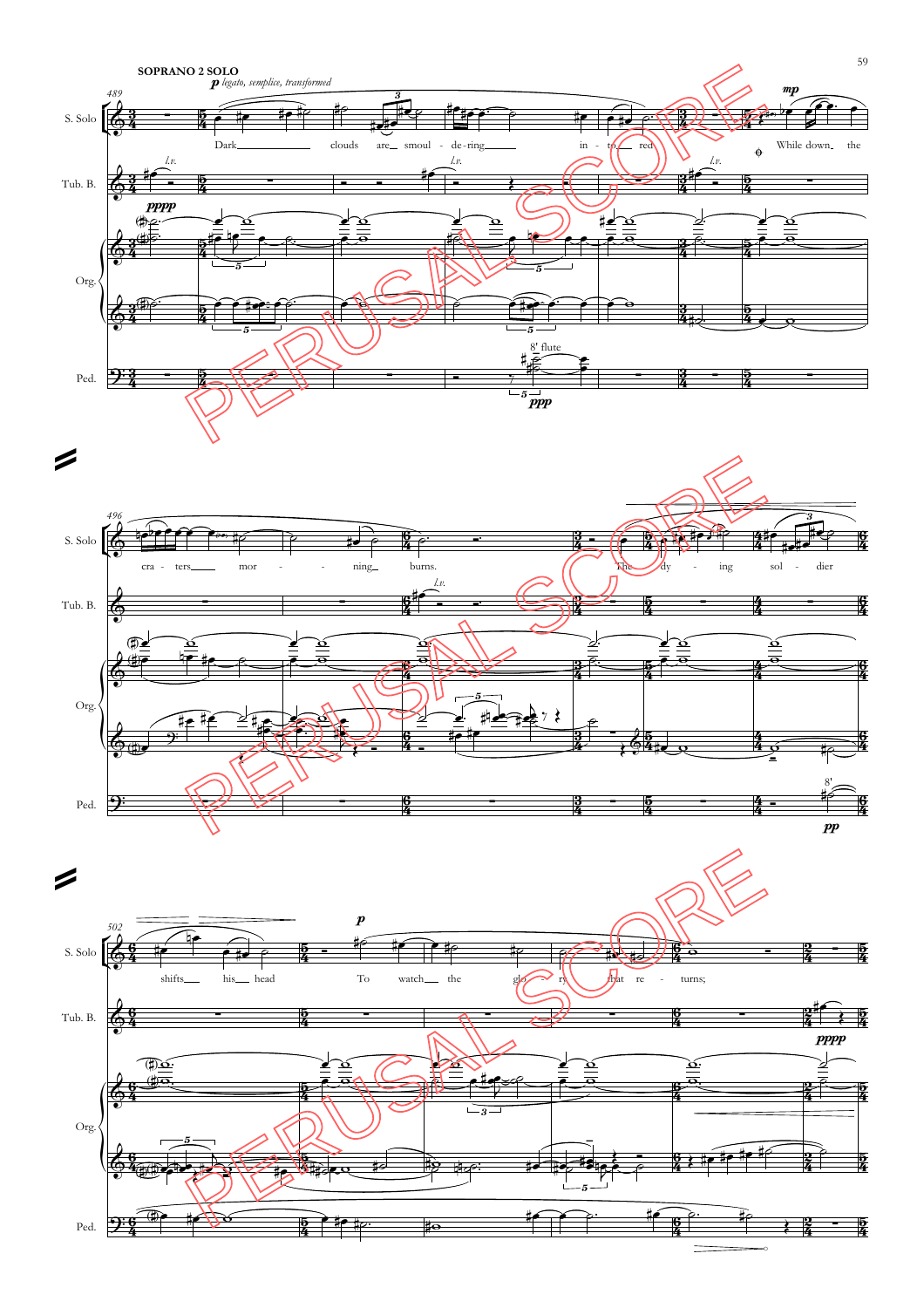![](_page_51_Figure_0.jpeg)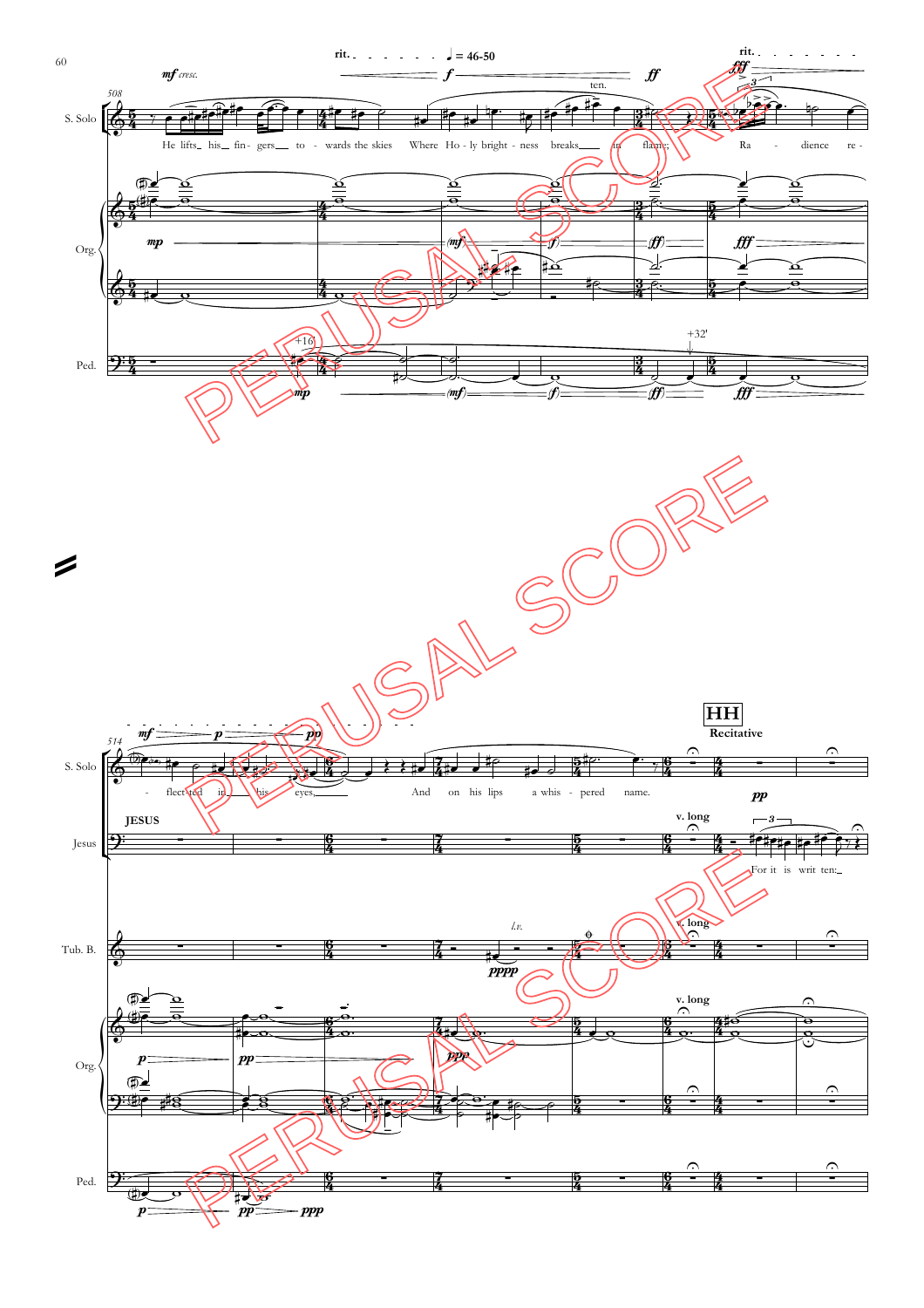![](_page_52_Figure_0.jpeg)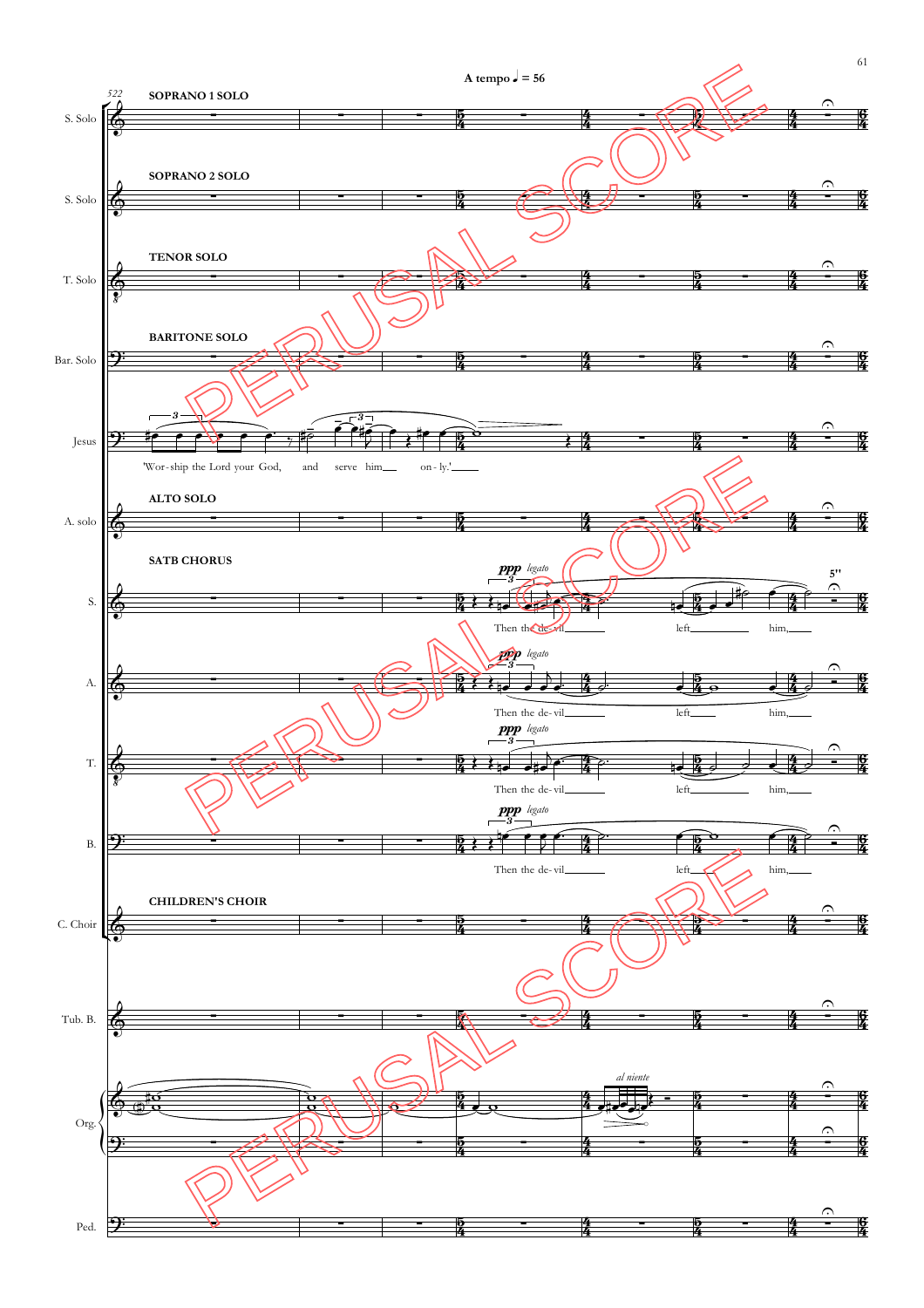![](_page_53_Figure_0.jpeg)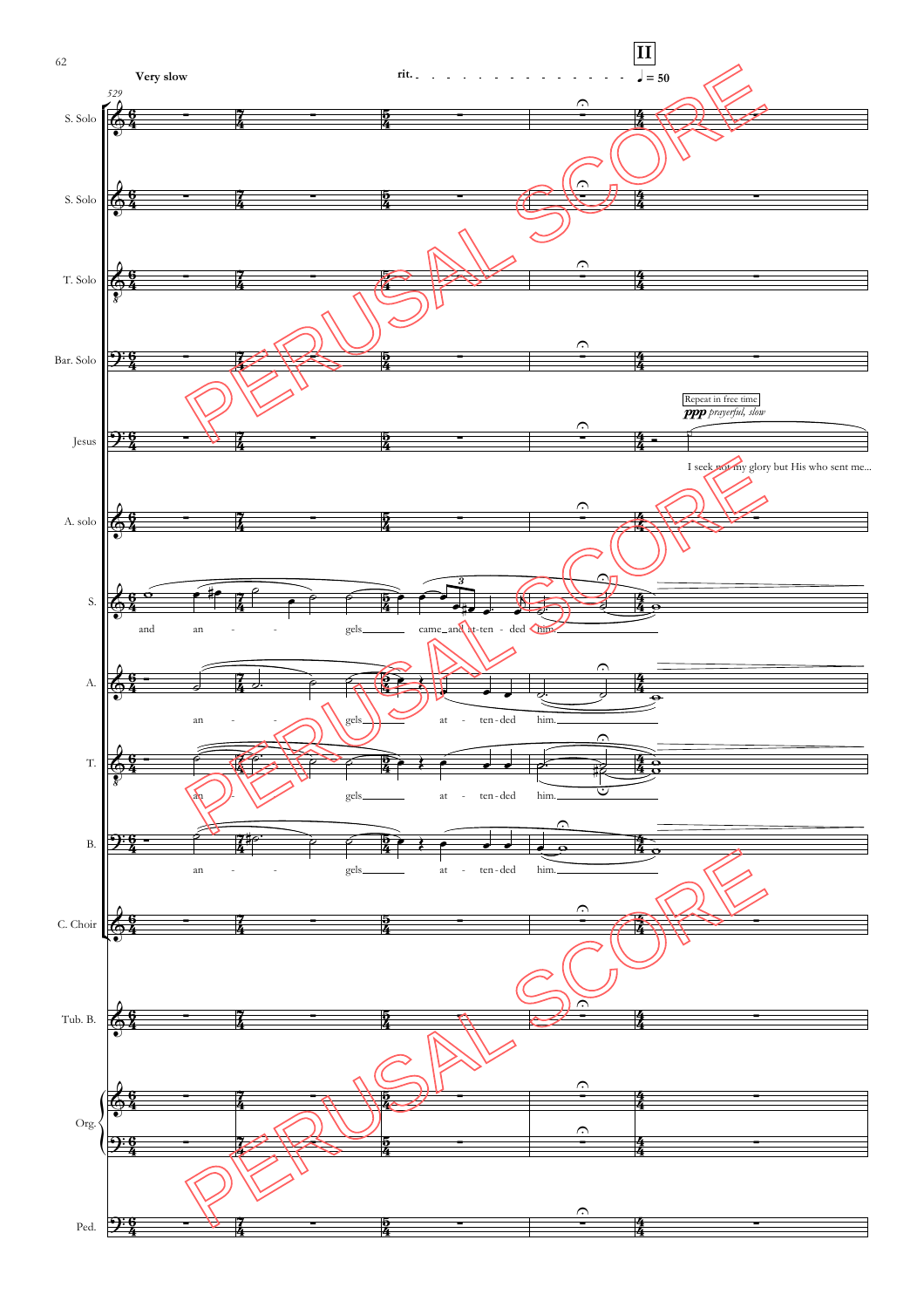![](_page_54_Figure_0.jpeg)

\*The entries in each section should be staggered, so that each individual voice takes a separate path through the text. Each singer should take the chant at their own, different speed.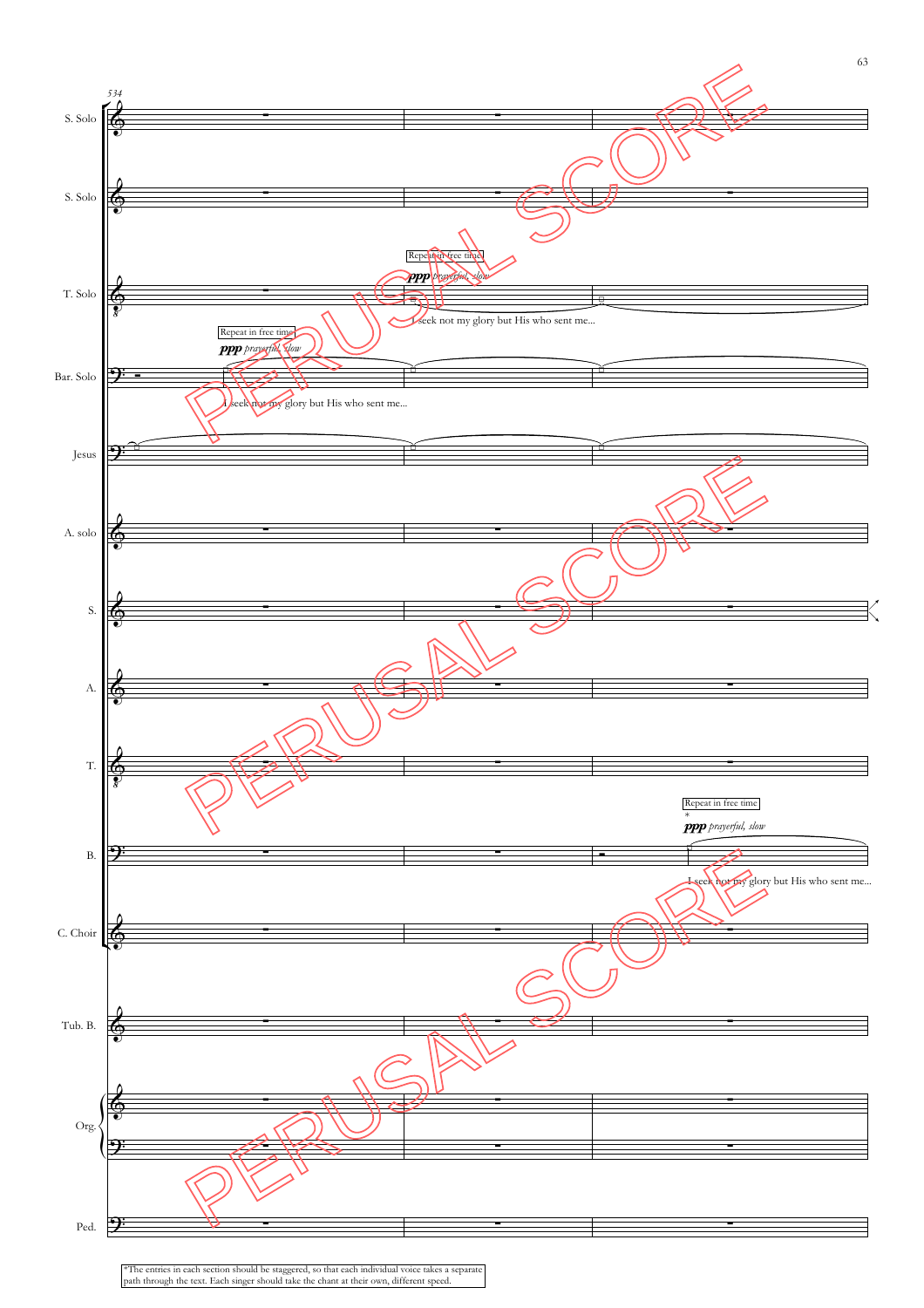![](_page_55_Figure_0.jpeg)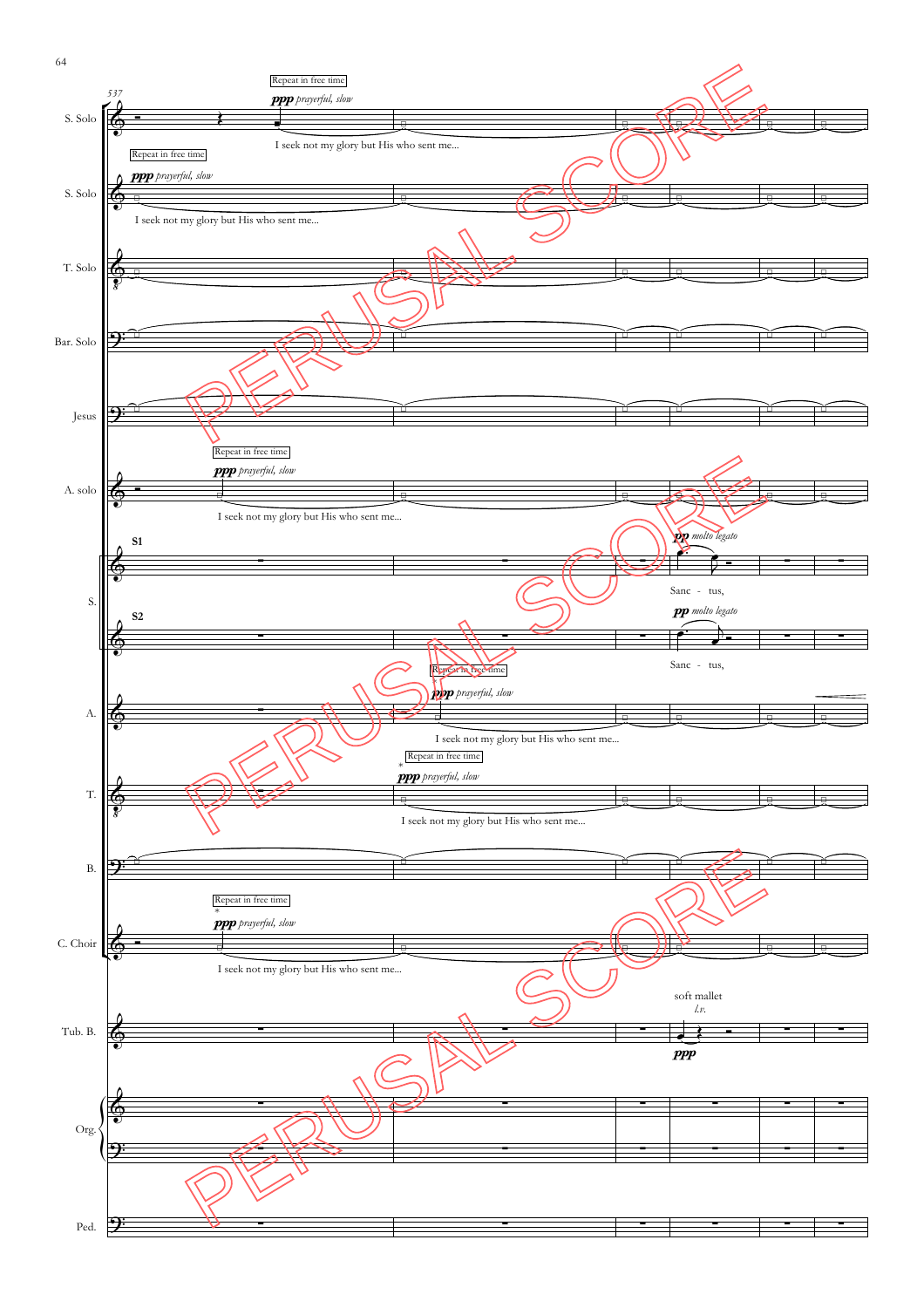![](_page_56_Figure_0.jpeg)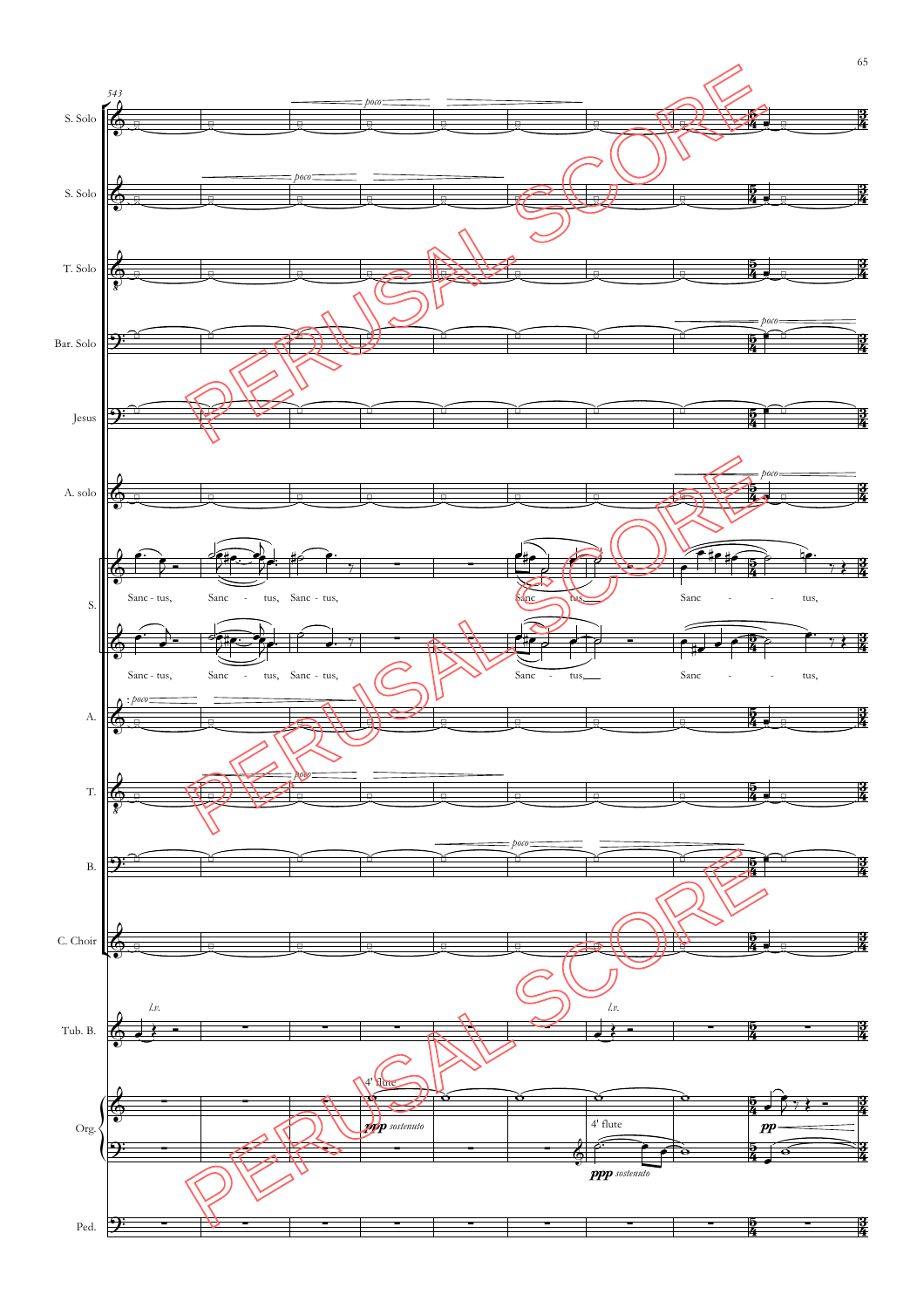![](_page_57_Figure_0.jpeg)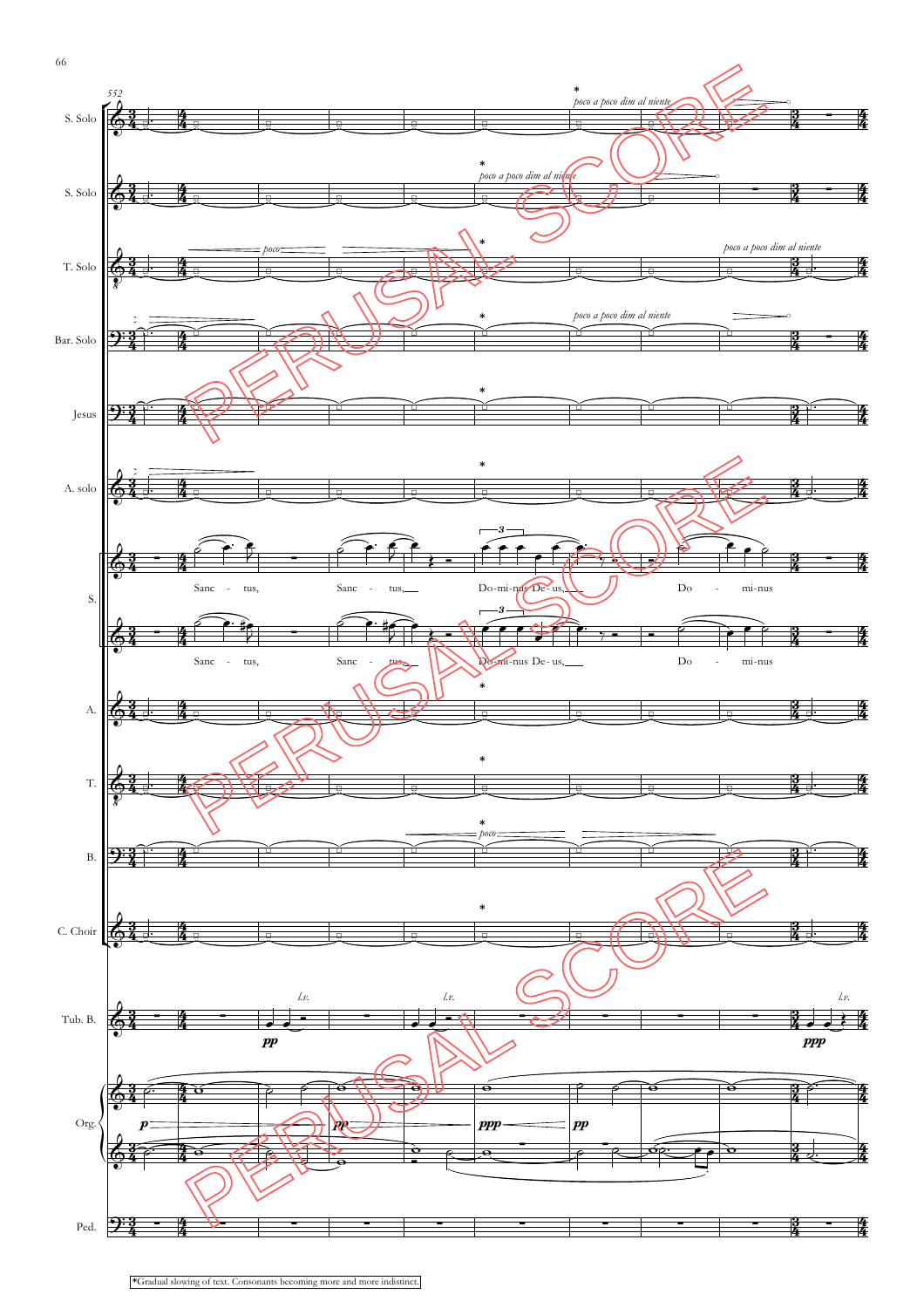![](_page_58_Figure_0.jpeg)